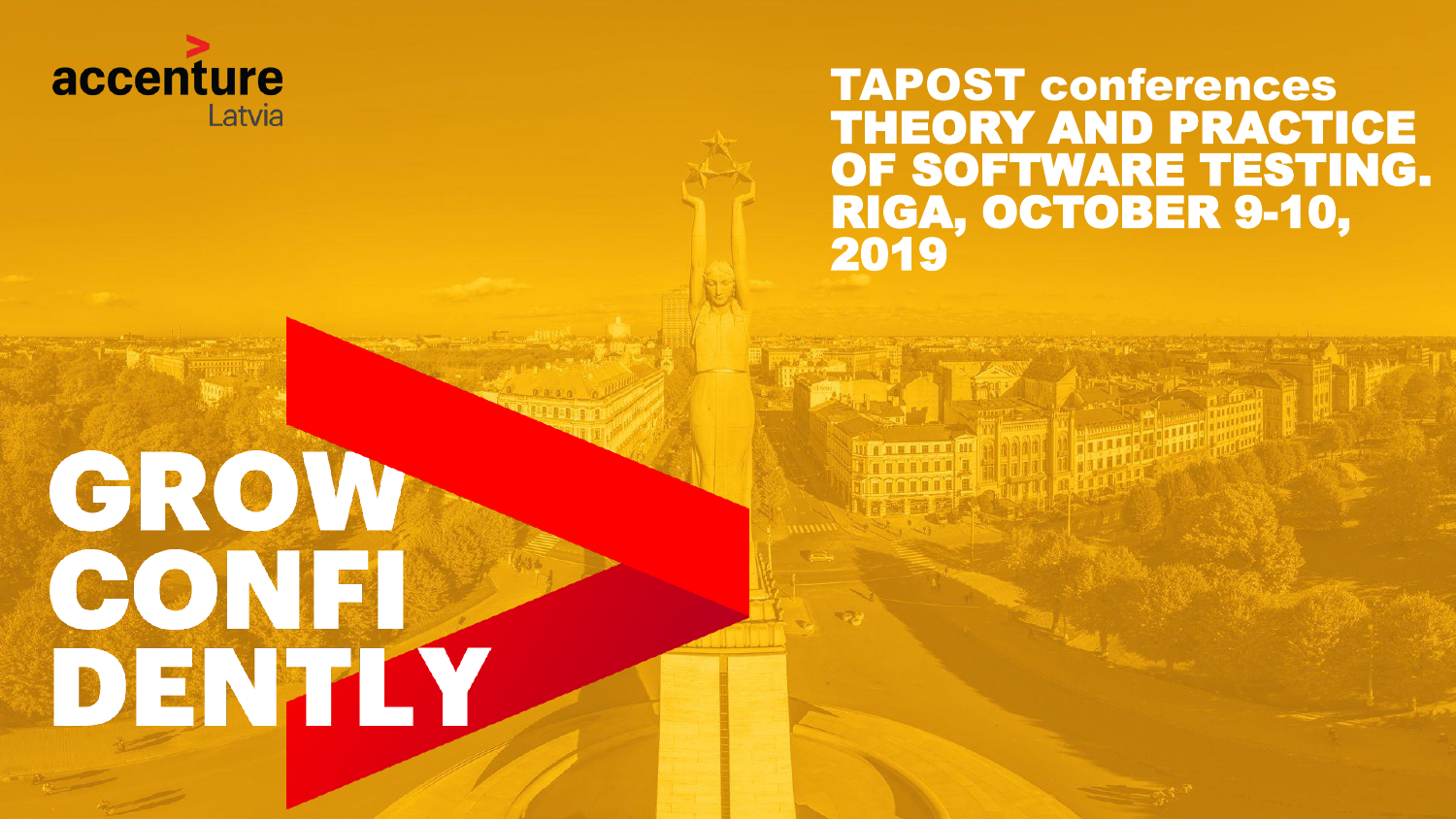#### Who we are?



Janis Presis



Polina **Gorsanova**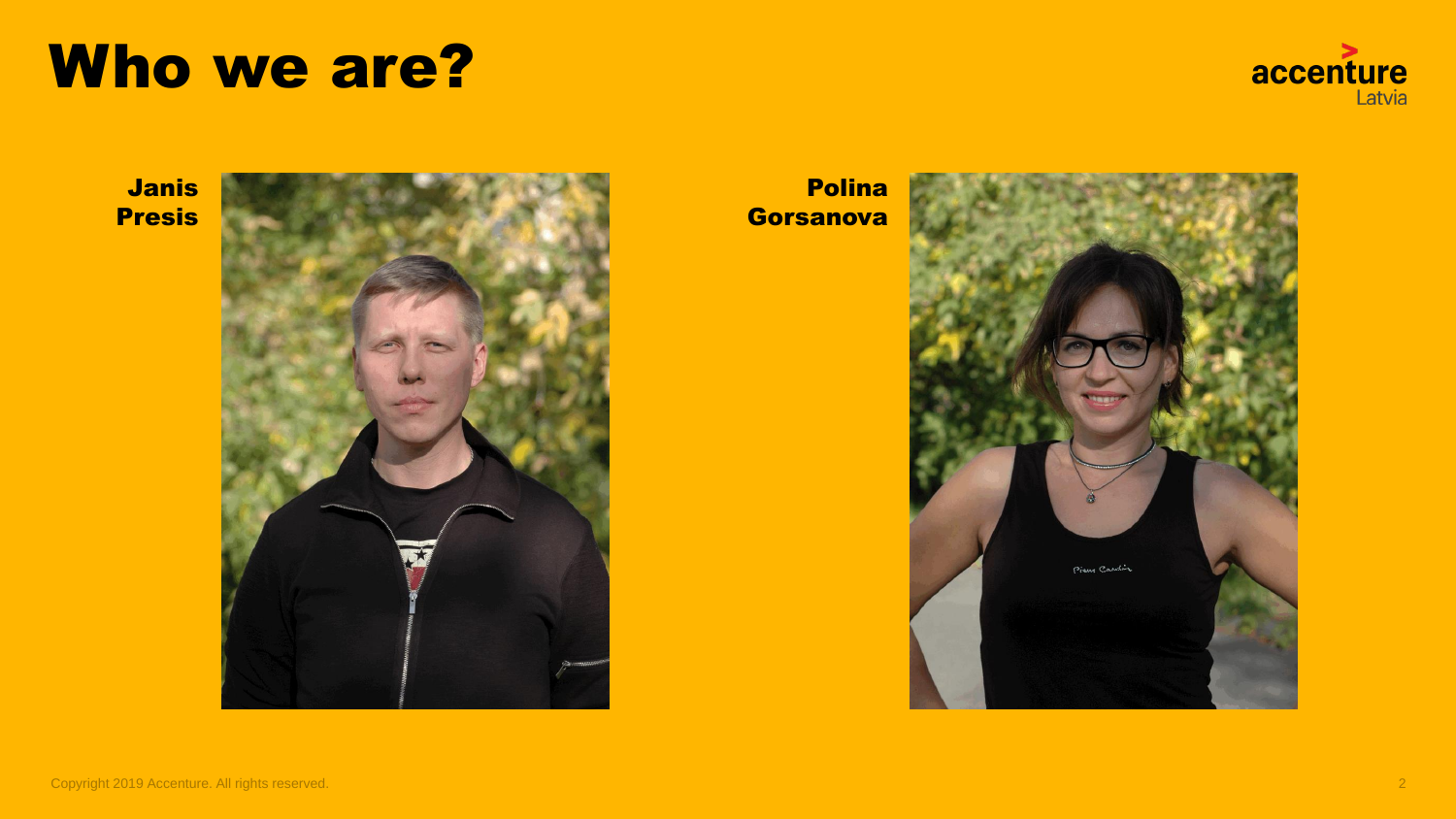### SUCCESSFUL DELIVERY WITH LIMITED RESOURCES

A true project story of optimization!



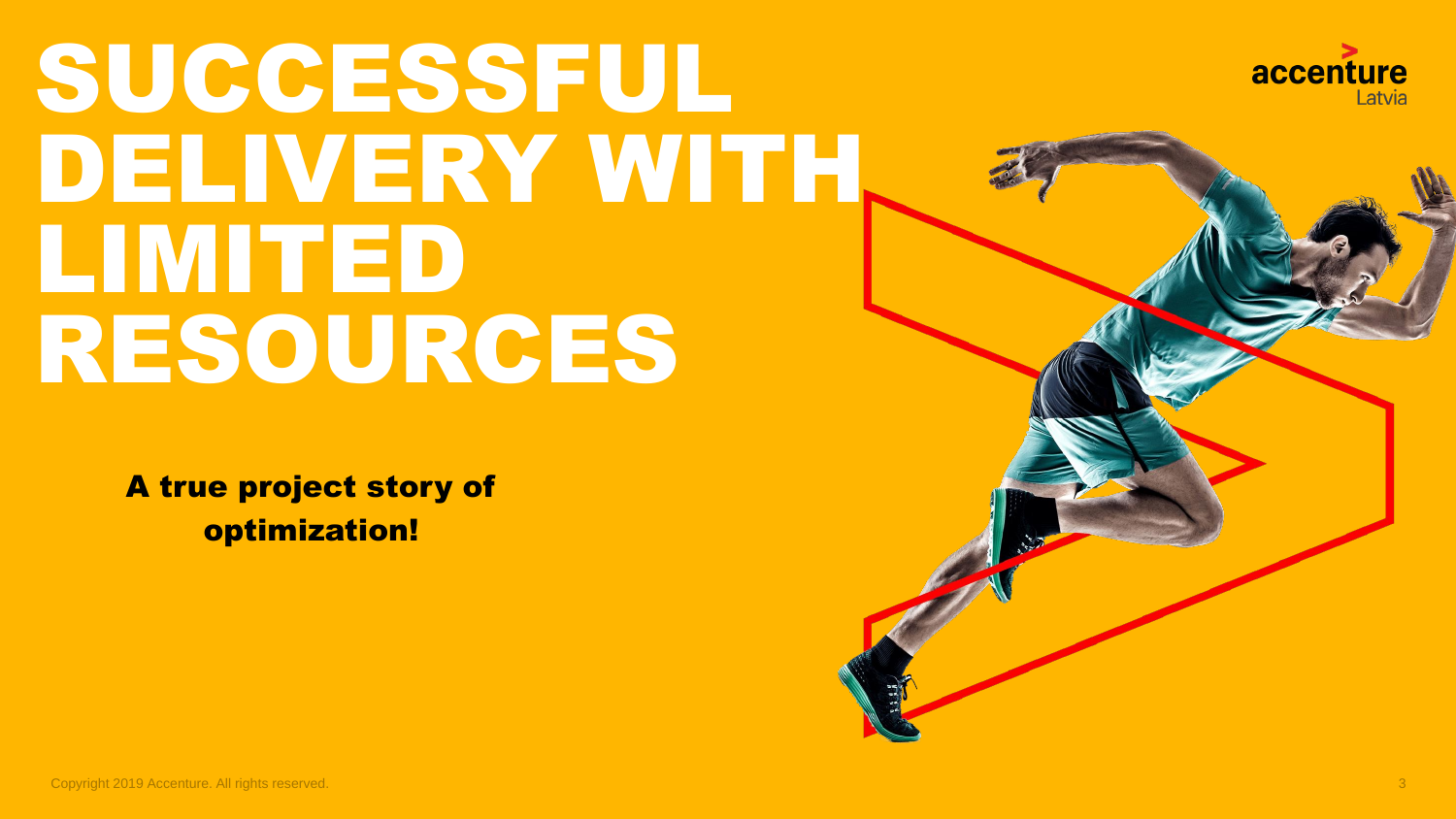

#### THE STORY BEGINS...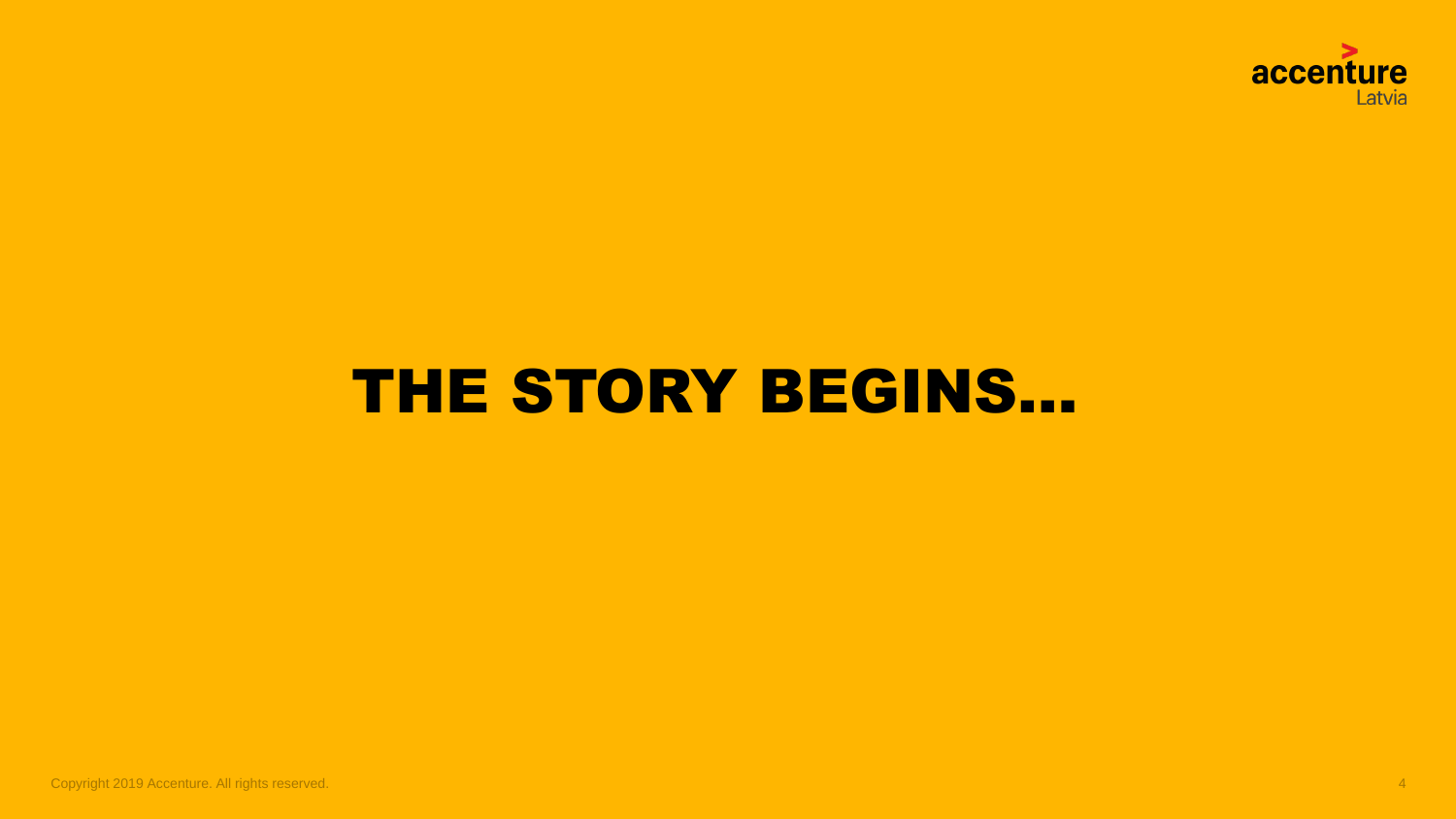#### WITH THE PROJECT





Copyright 2019 Accenture. All rights reserved.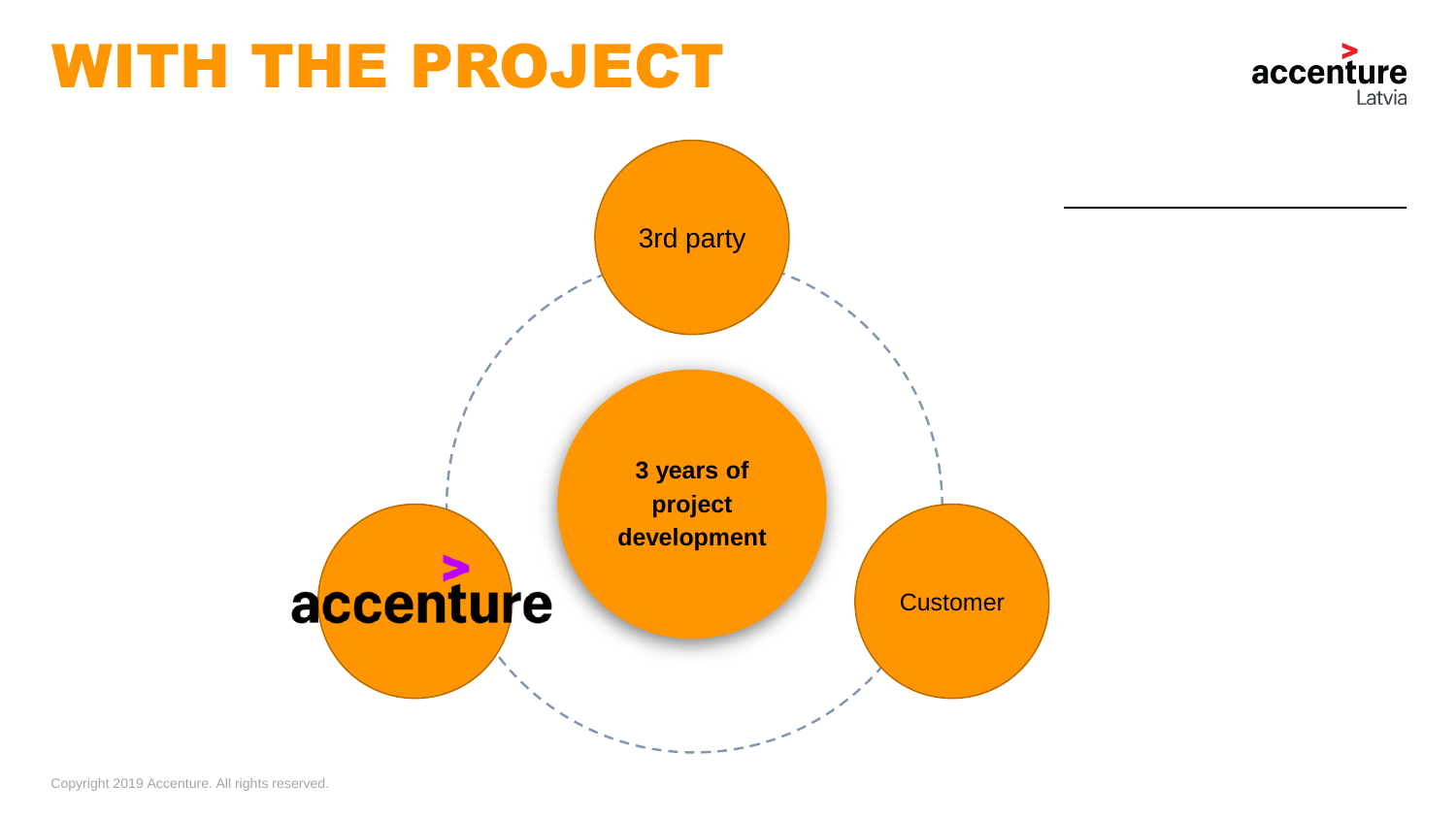#### IT'S PEOPLE



project management

development management



**The Set of Set of Set of Set of Set of Set of Set of Set of Set of Set of Set of Set of Set of Set of Set of S** 

TATT

development teams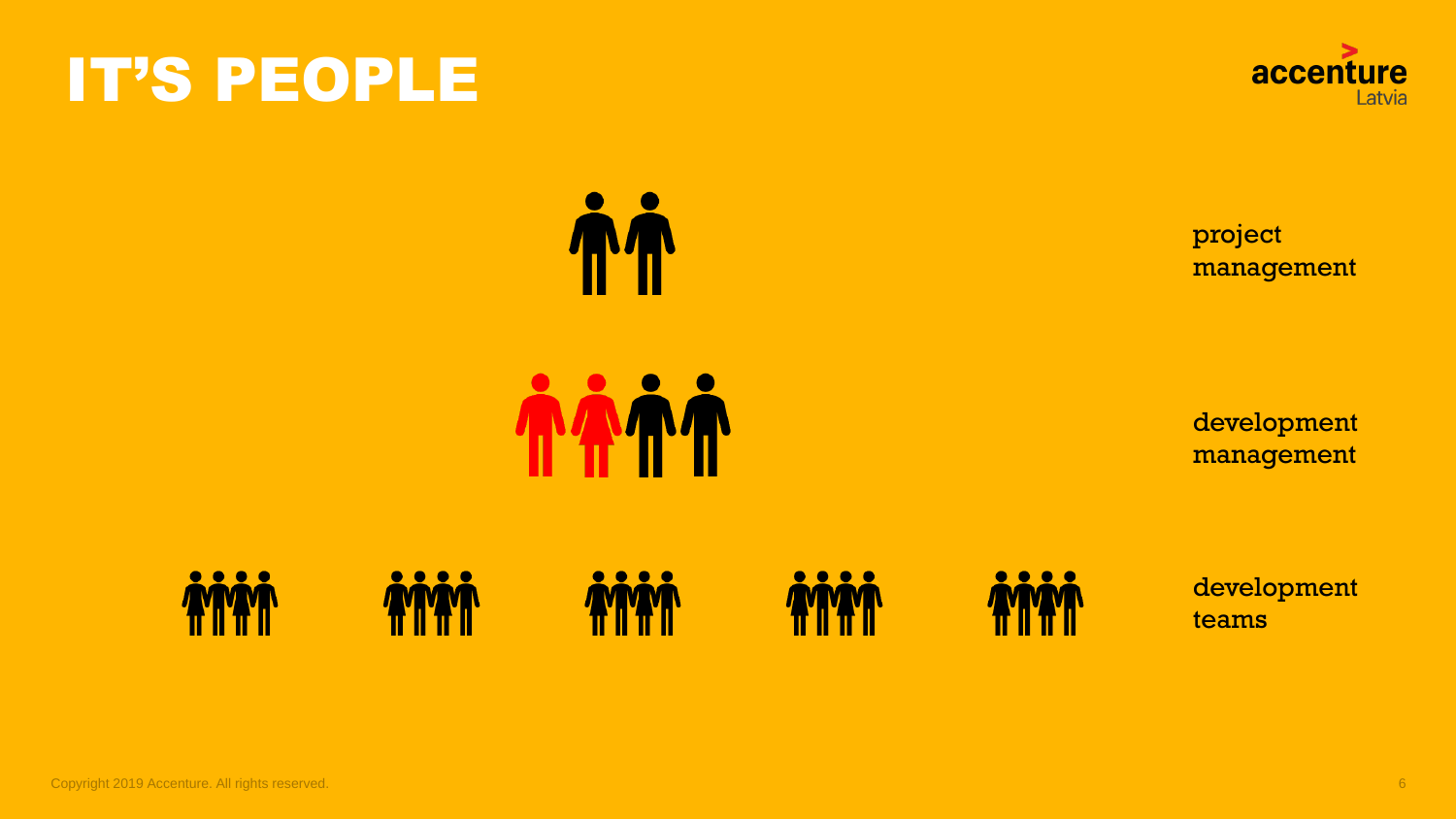### IT'S DEVELOPMENT!



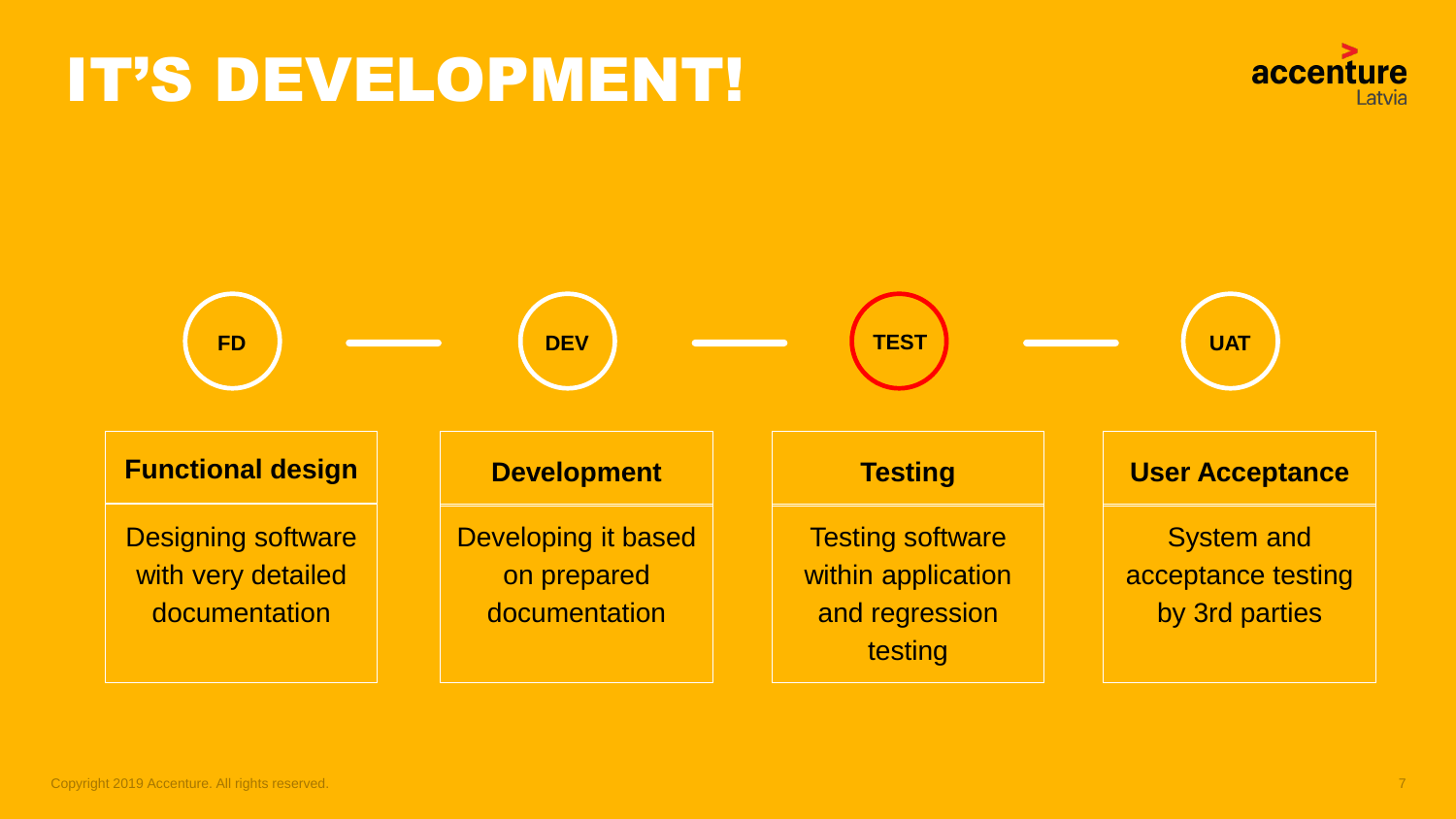#### OF COURSE - TESTING!





Copyright 2019 Accenture. All rights reserved.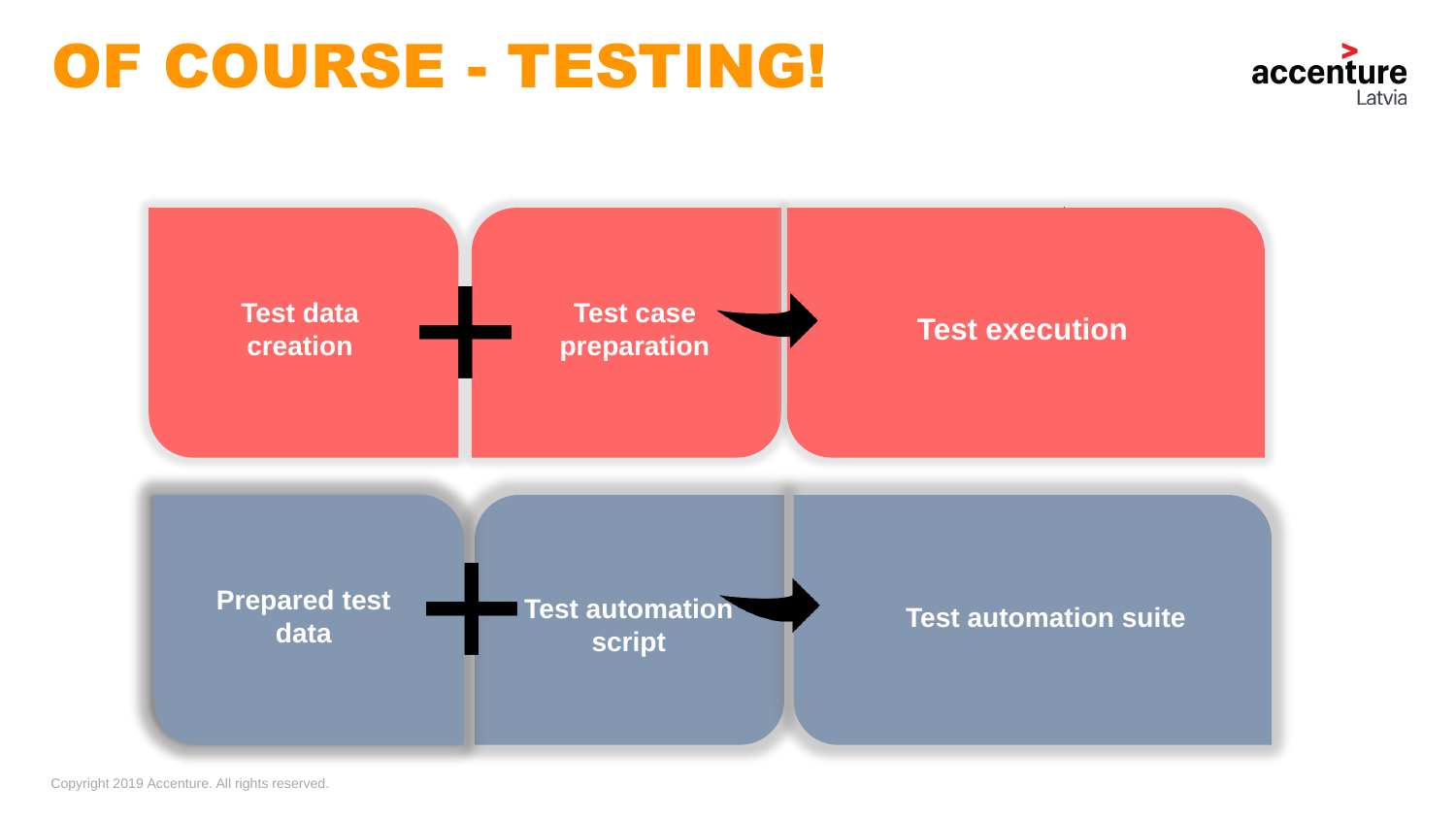#### AND THINGS WE COULD DO MUCH BETTER!



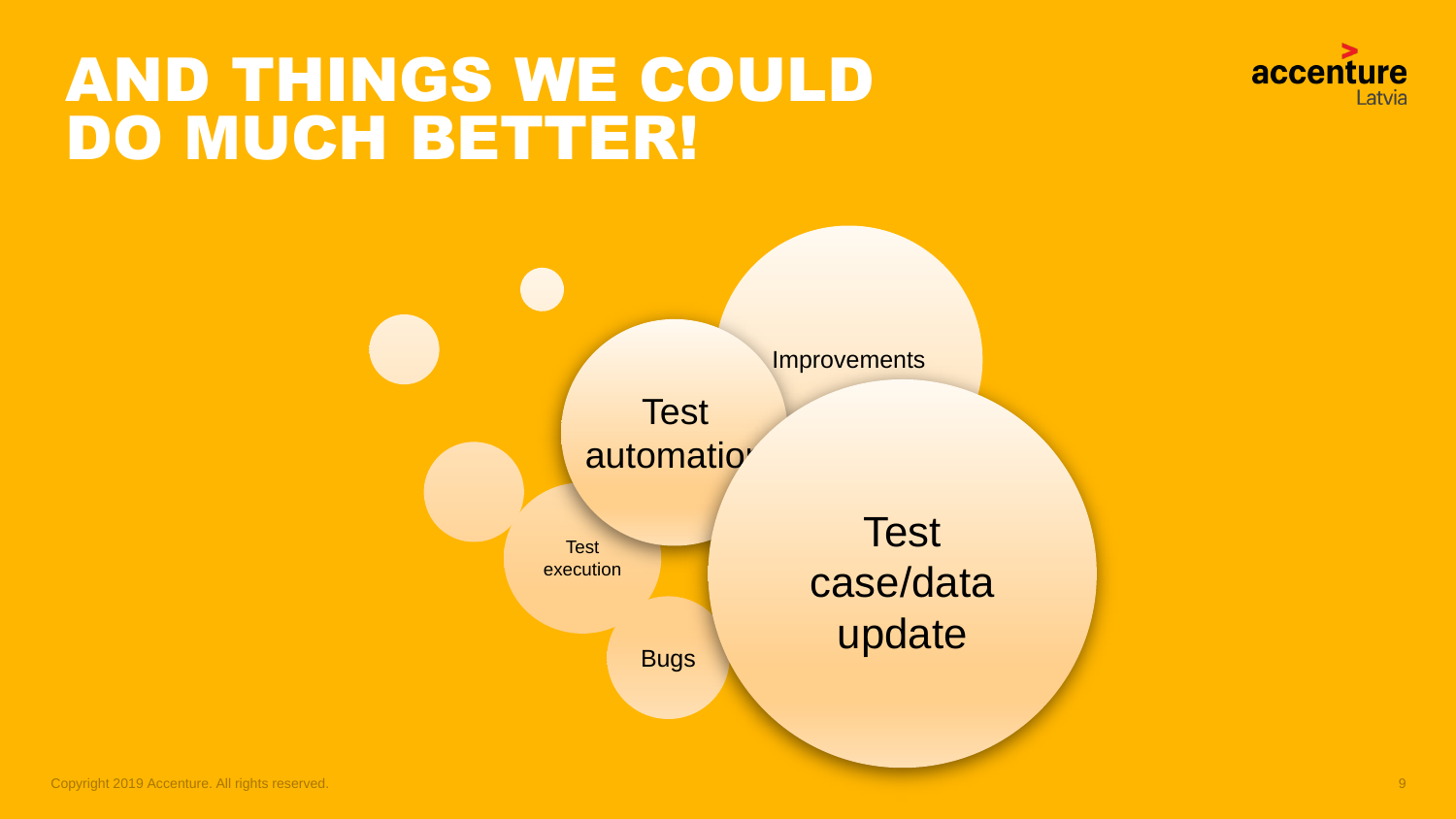#### A LOT BETTER!



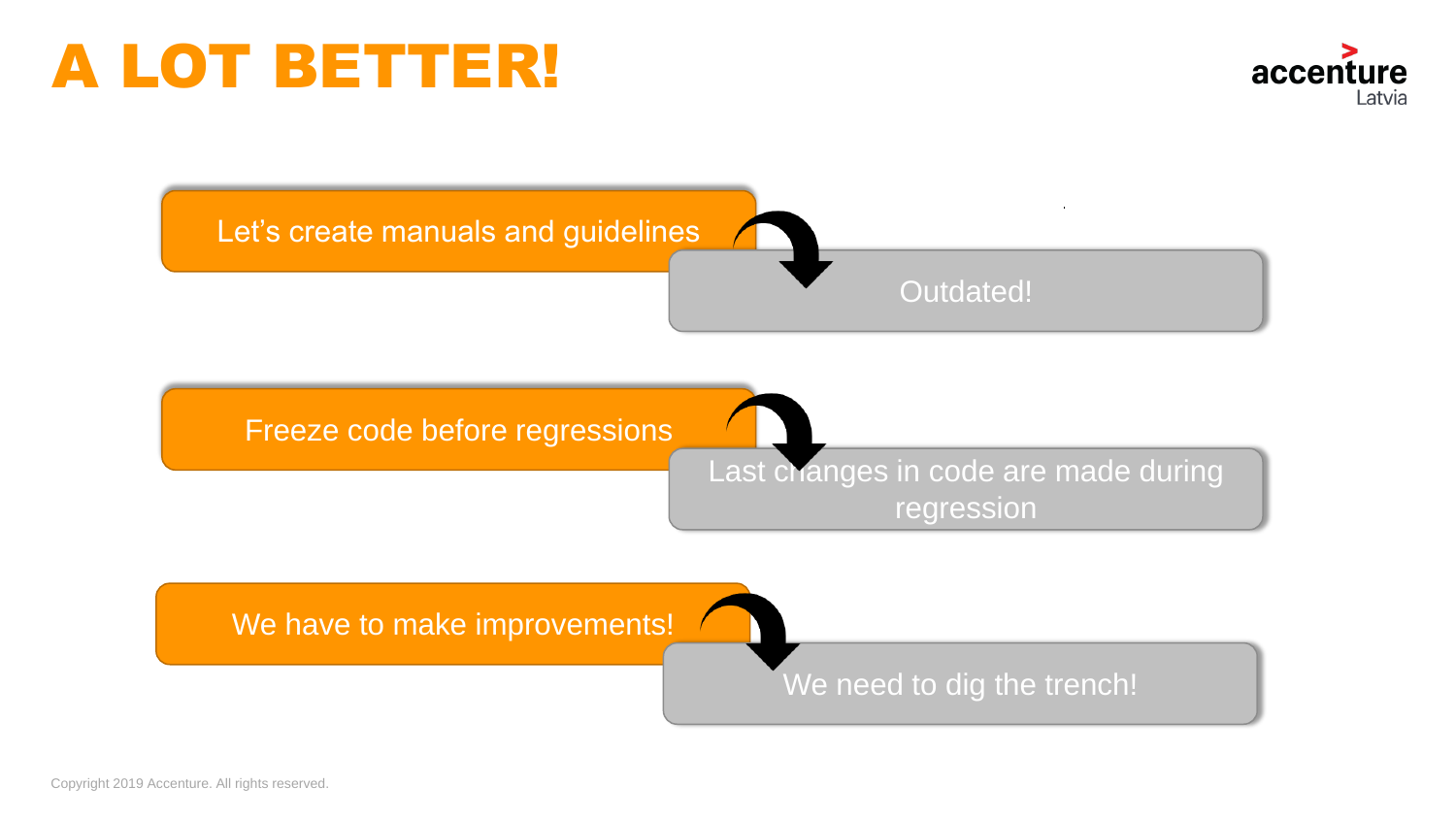

#### **BUT THERE IS A "BUT"...**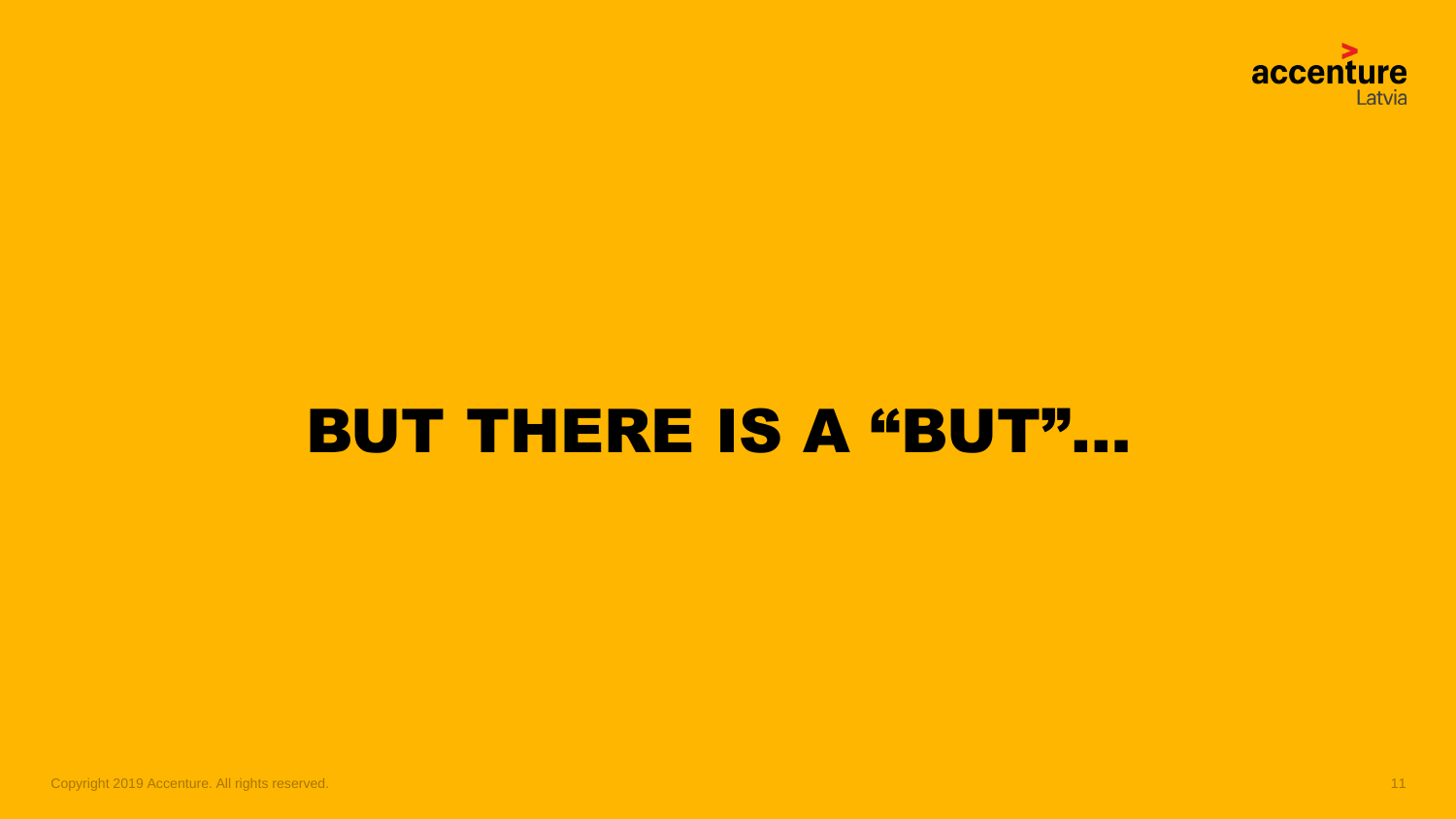

#### specialists

80

Copyright 2019 Accenture. All rights reserved. 12 Accenture 2014 12 Accenture 2014 12 Accenture. All rights reserved.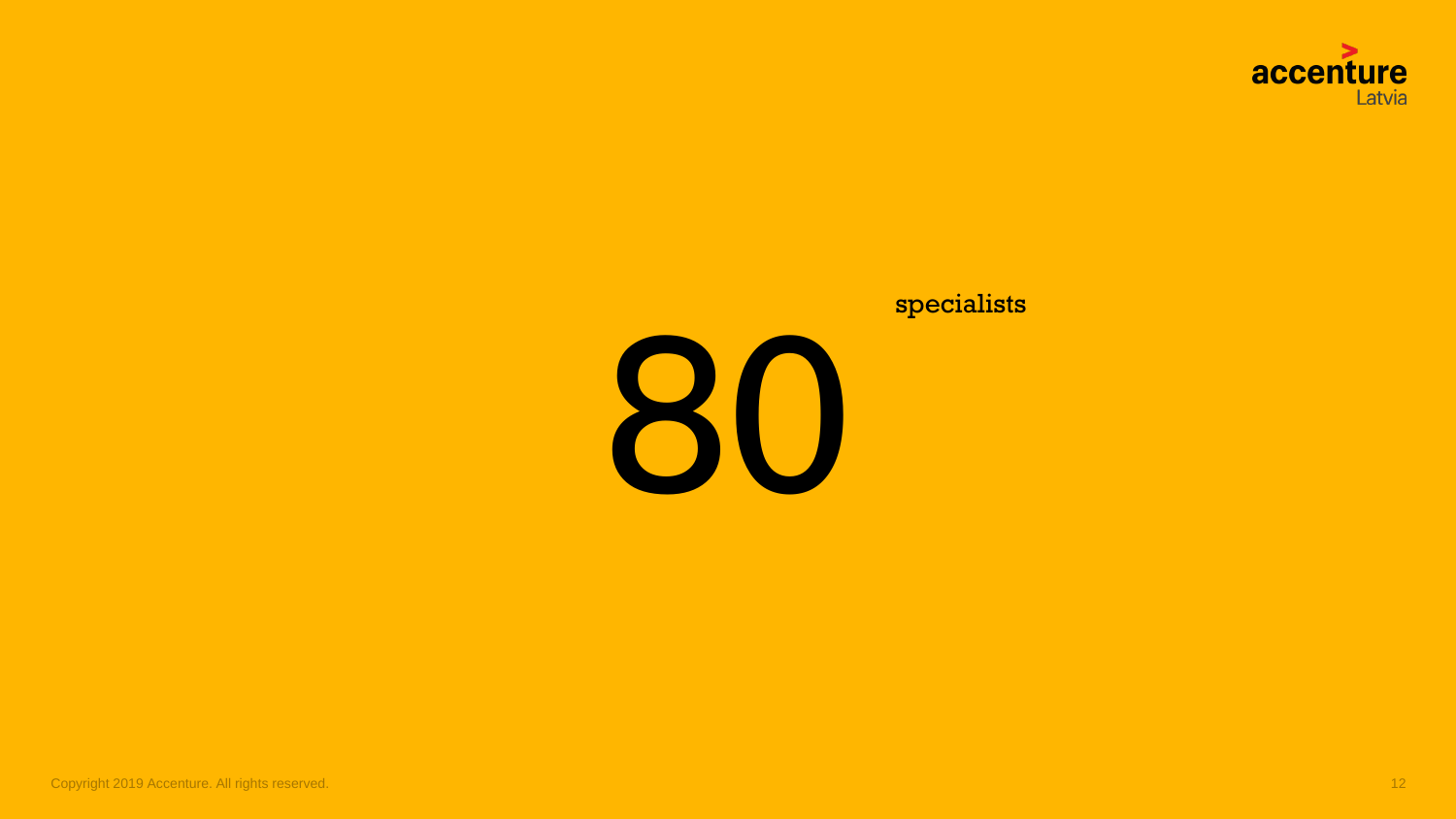

lines of code

# 185000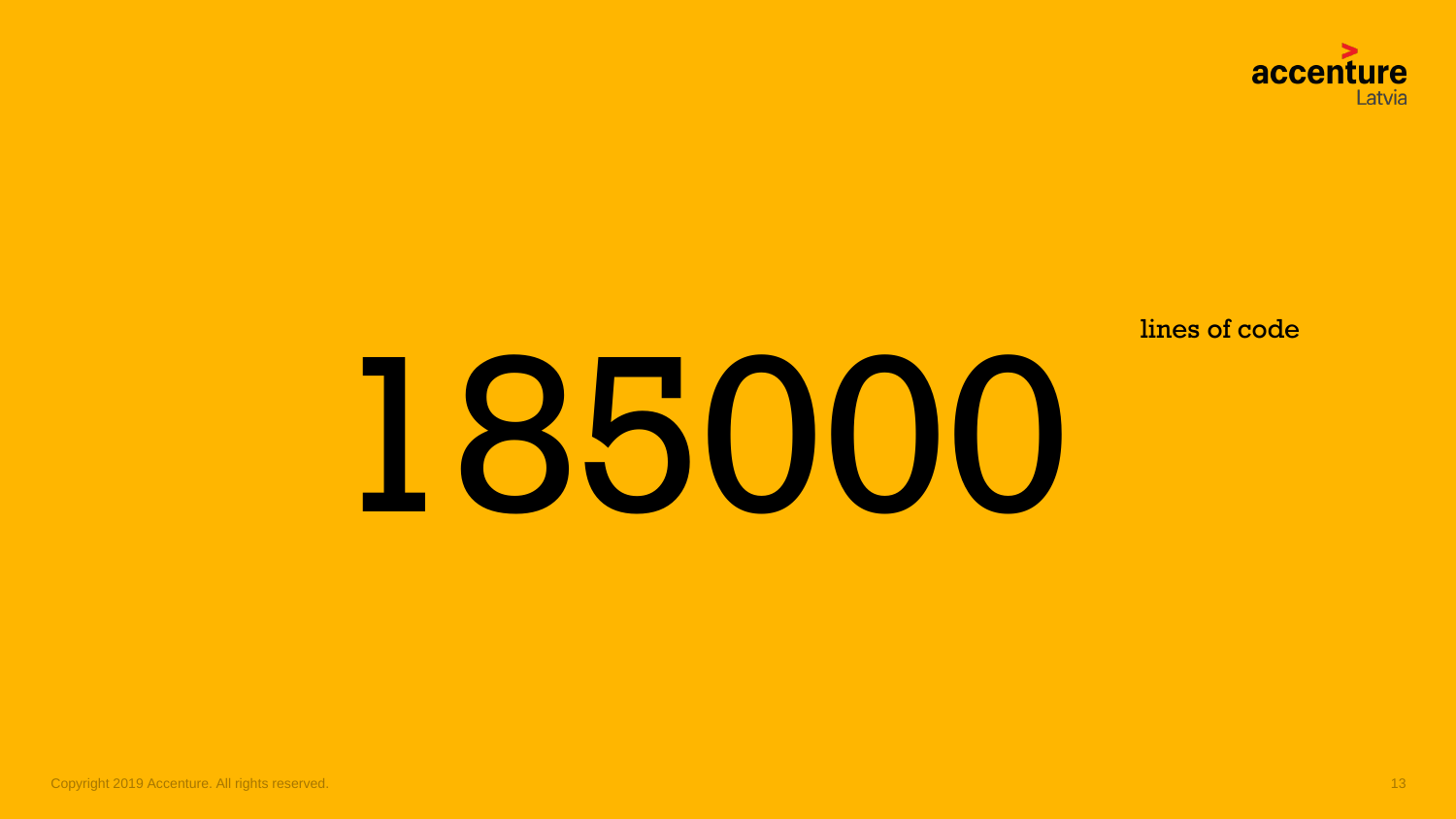

manual test cases

# 3600+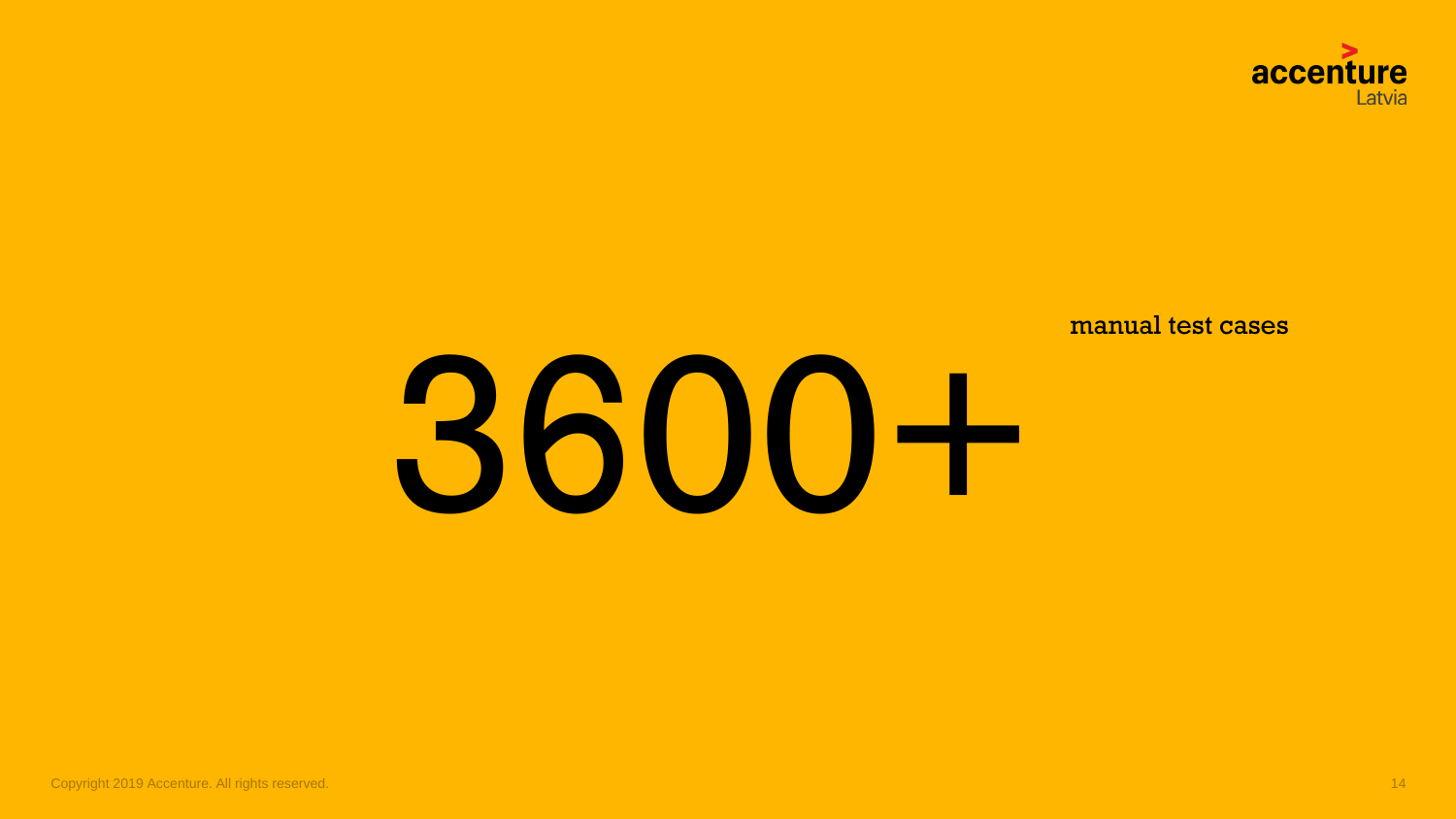

automation test cases

# 5000+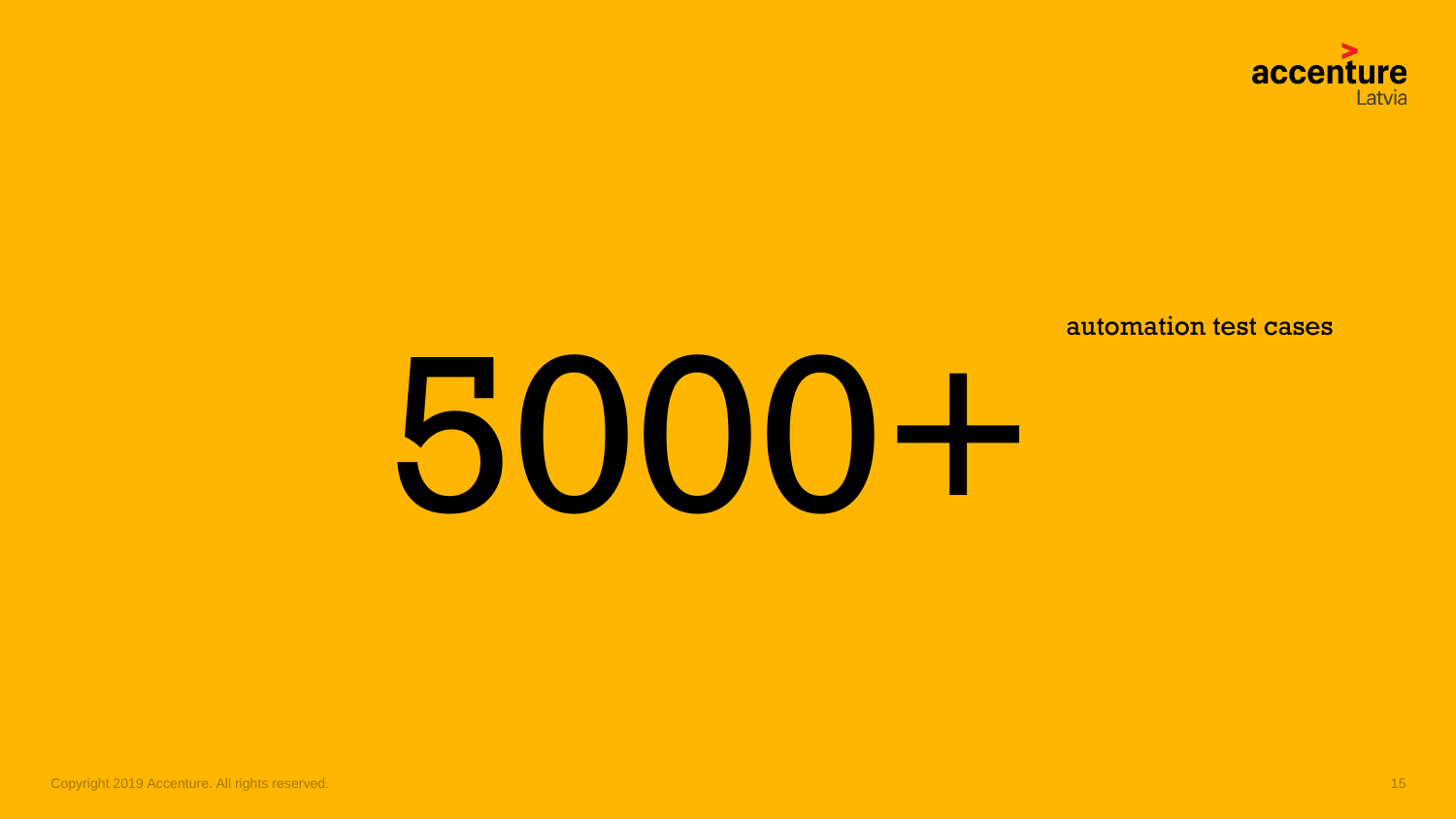

every single

## **regression** eks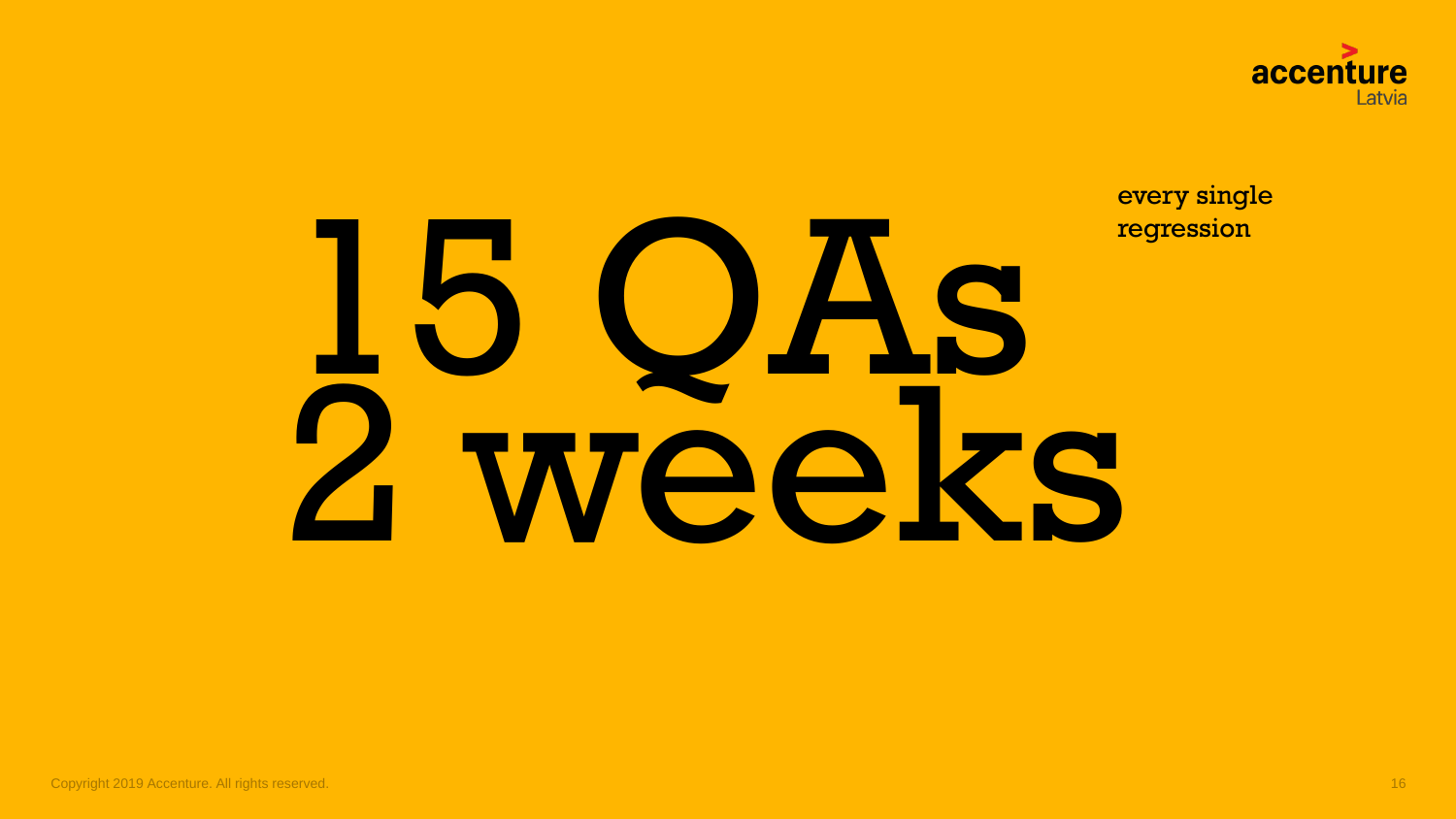

#### ONE MORE THING...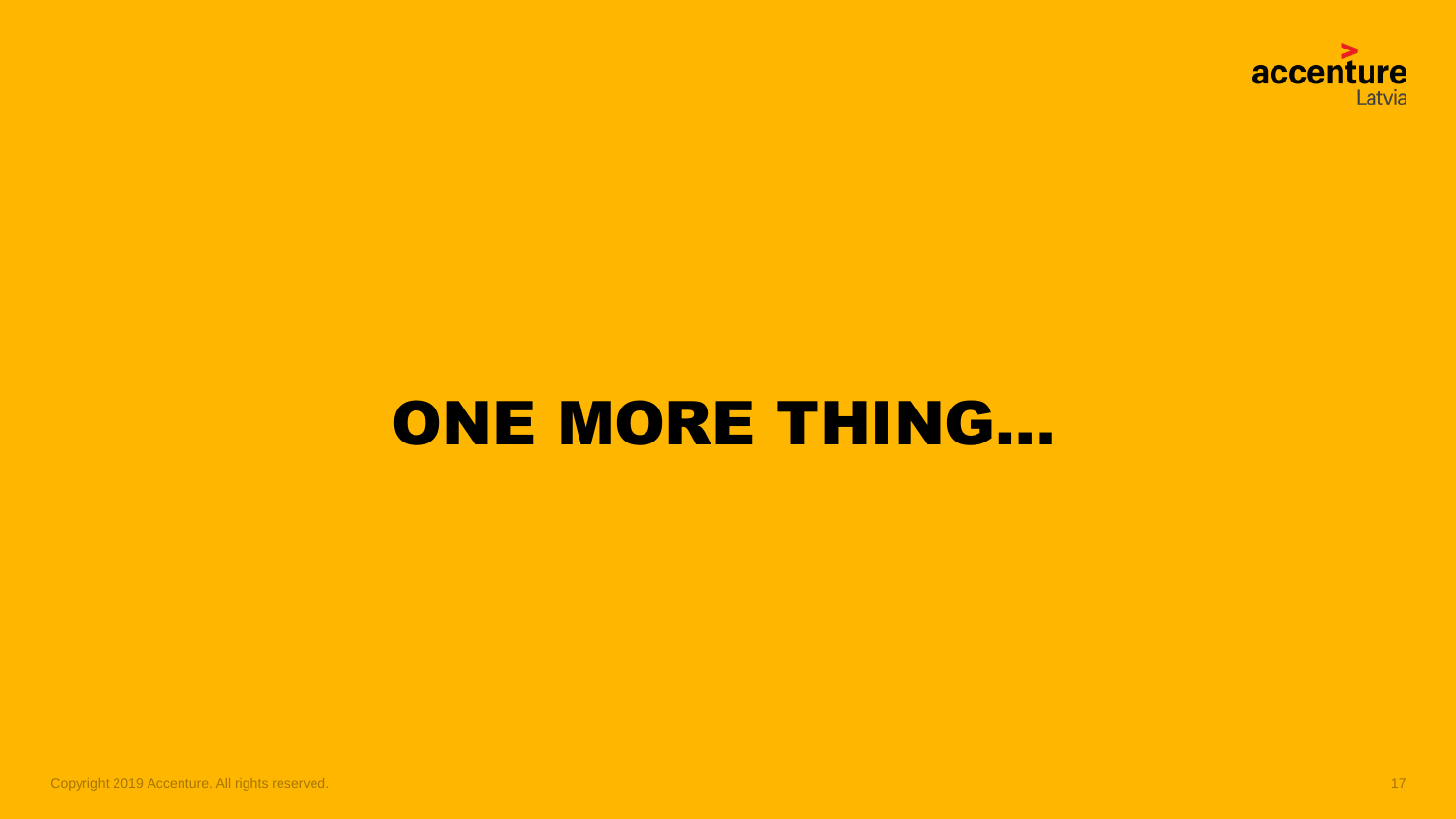





#### **Budget changes**

Planned roll-offs Sudden budget cuts for automation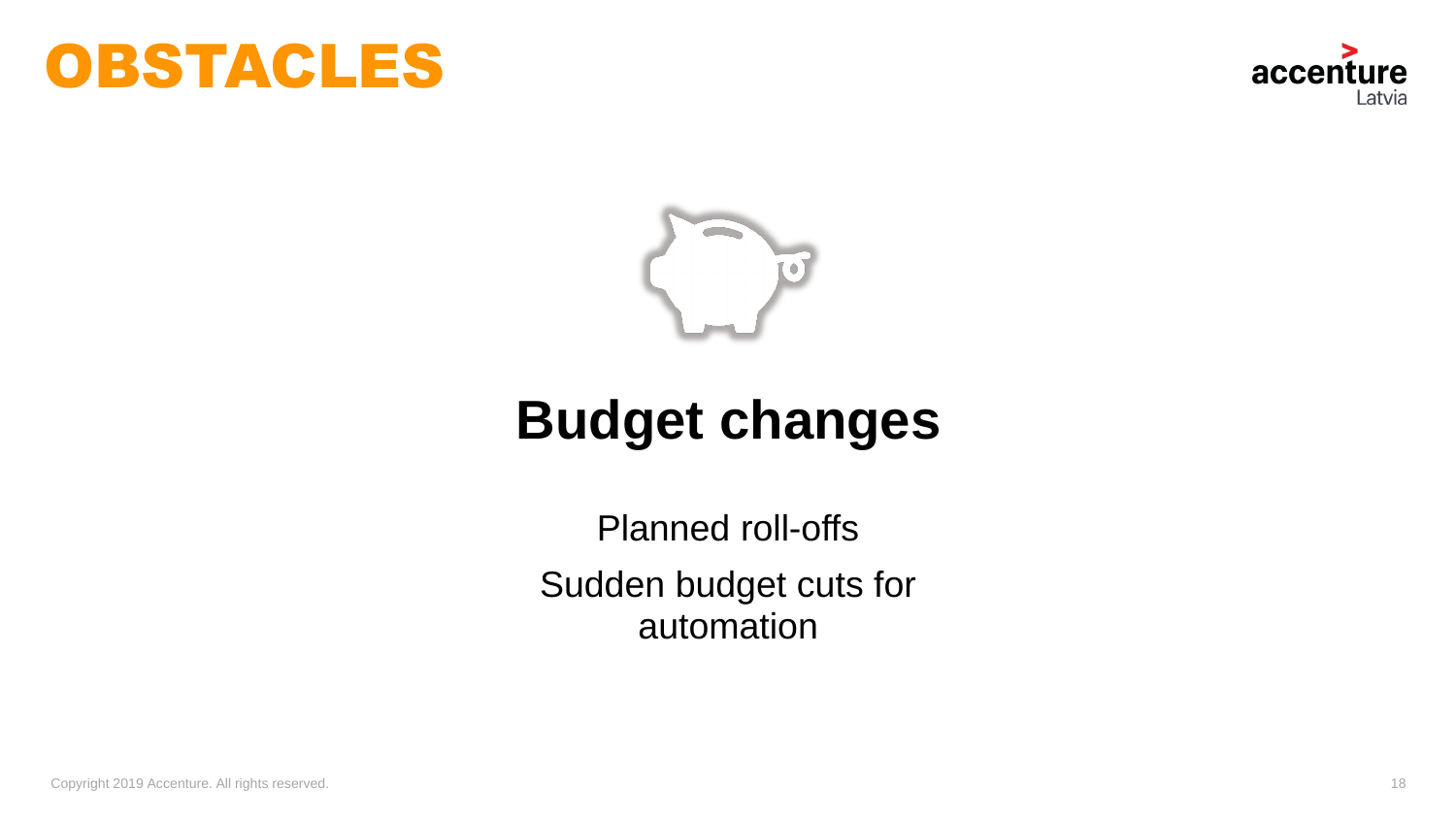





#### **Constantly changing scope**

Last minute "small" additions Quantity over quality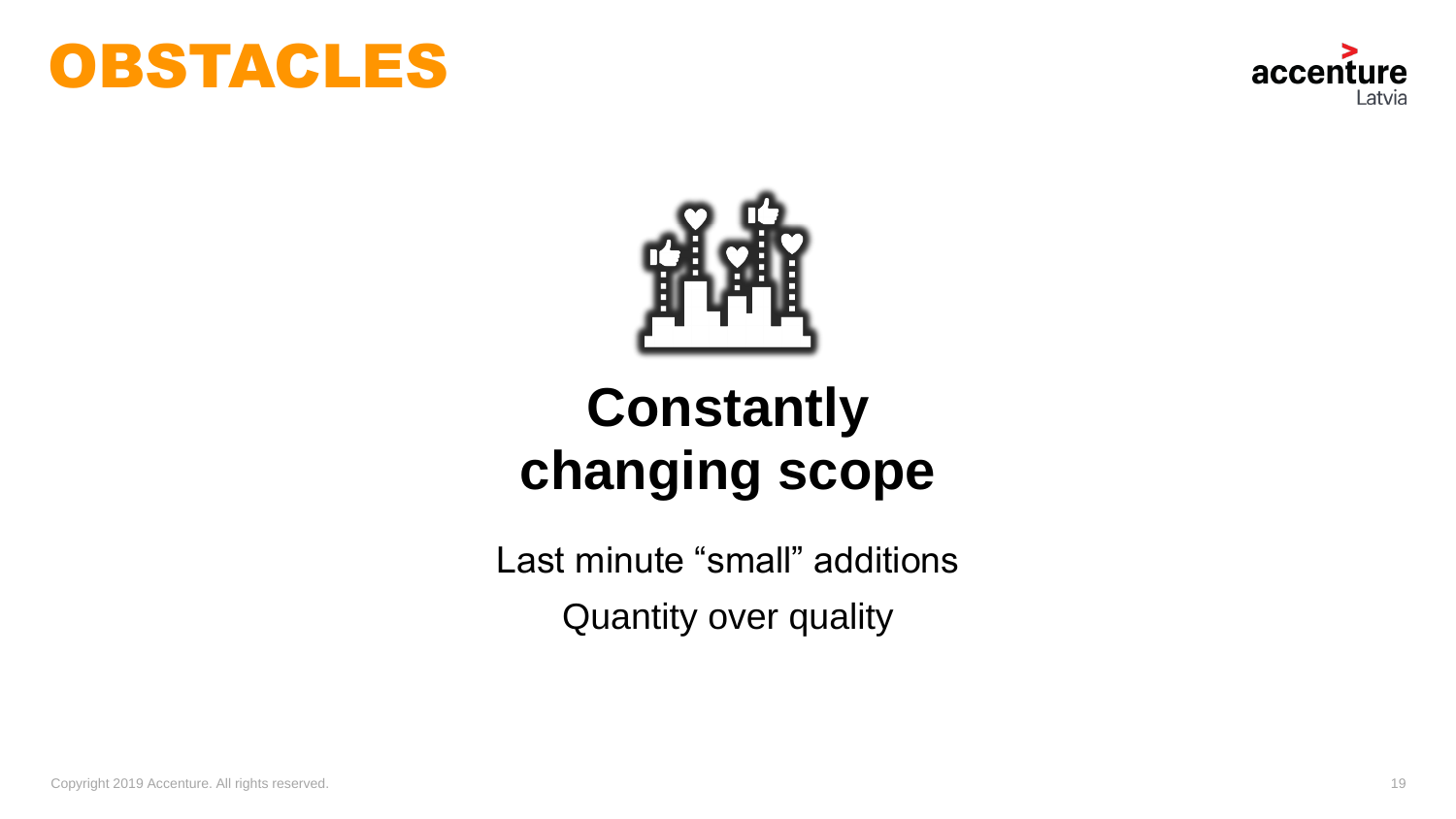





#### **Known project issues**

Outdated information

Not completed documentation

Local chaos in testing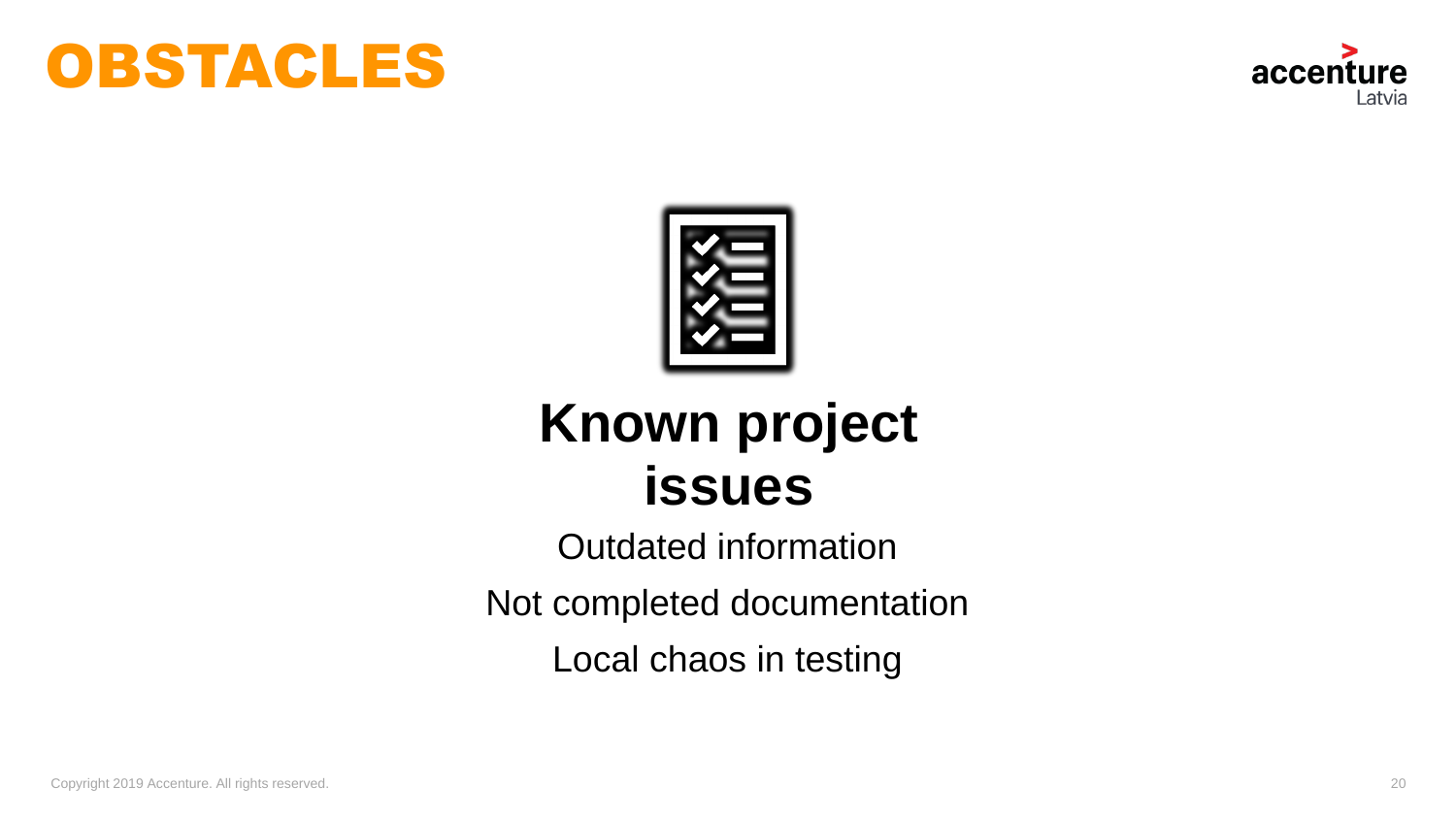

#### ...AND ONE MORE!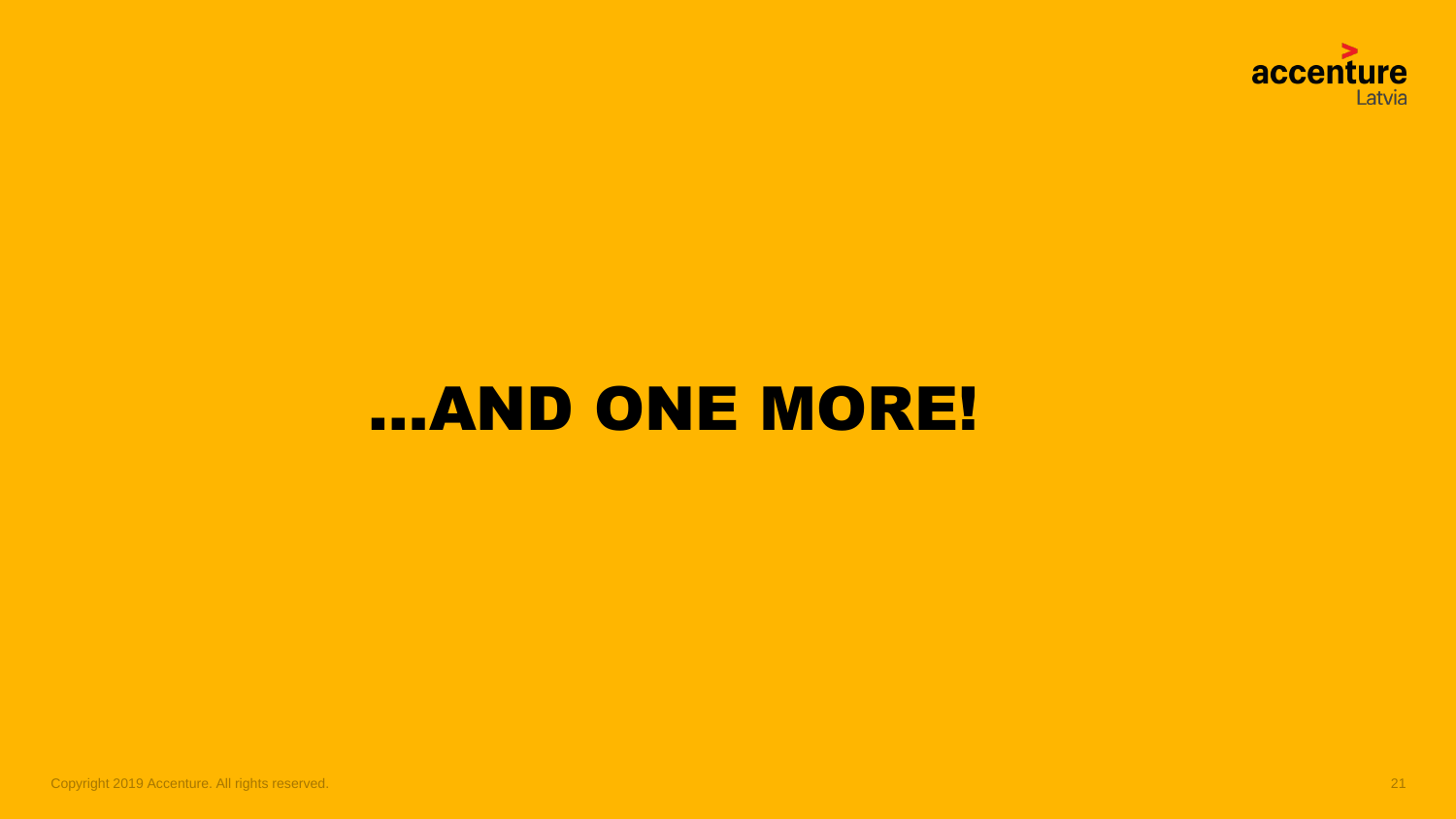#### GAME CHANGER



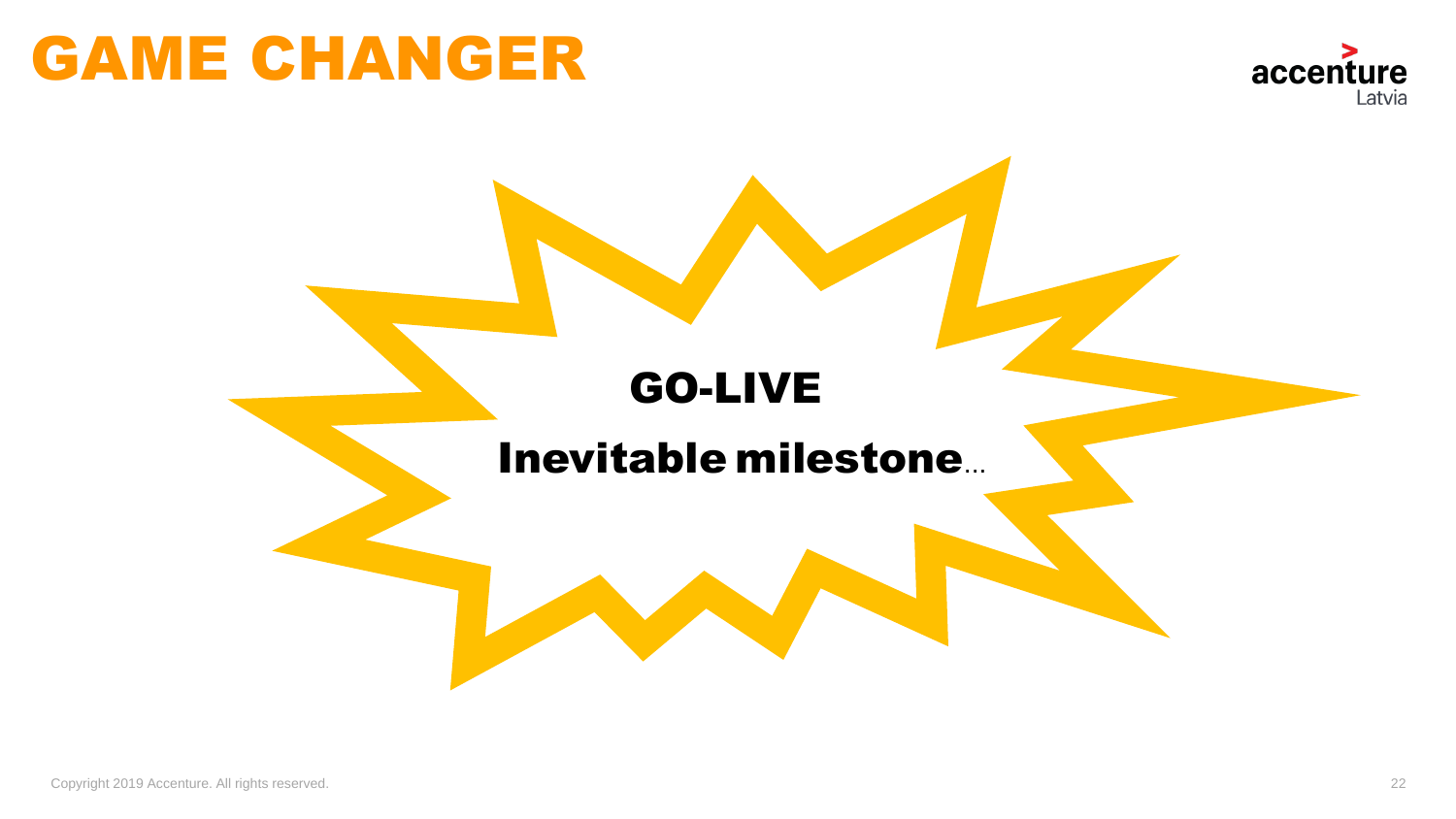

#### WE NEED A CURE! AND FAST!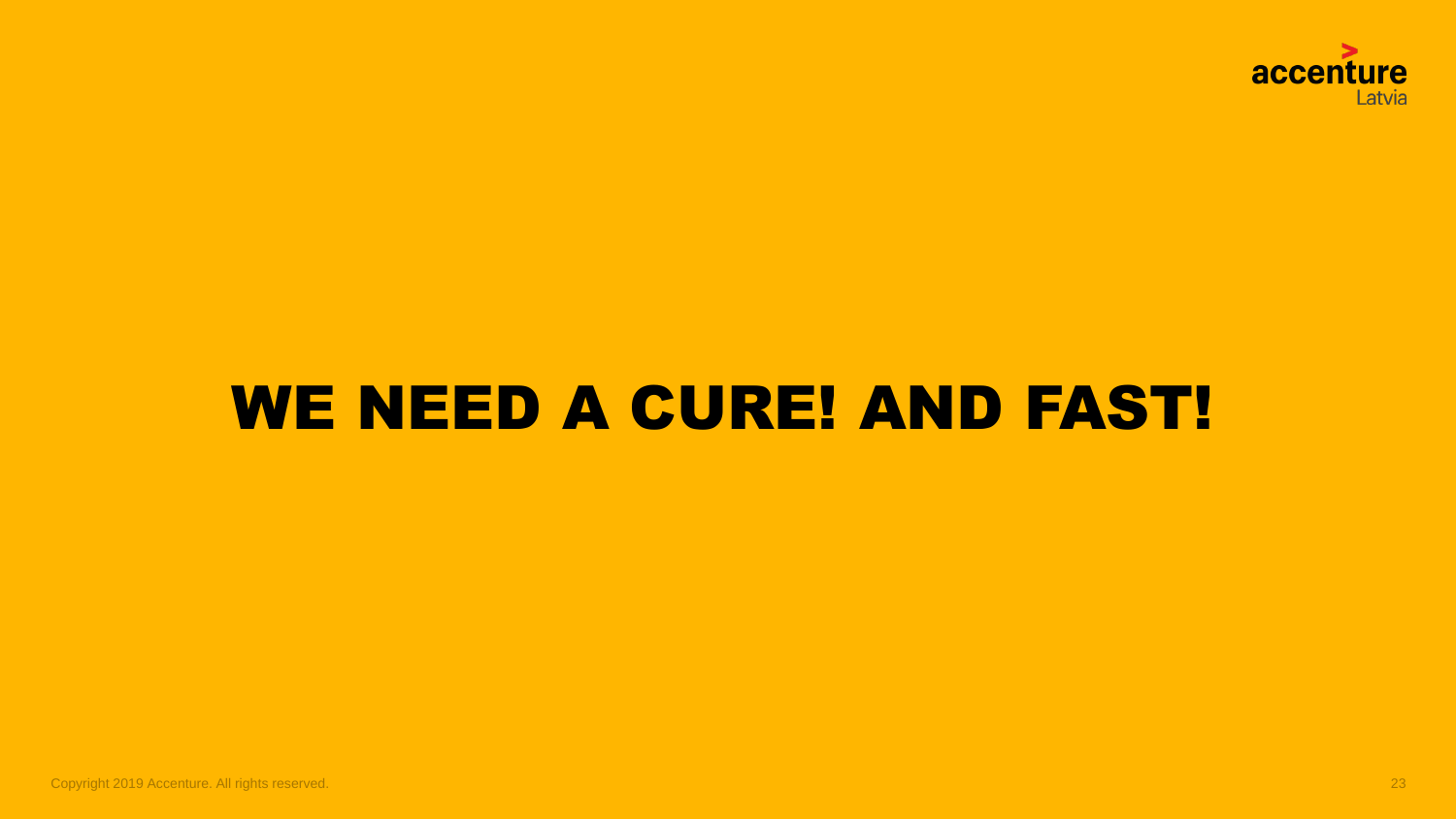## SOLUTIONS

**Business flow scenario creation speed up regression testing**

**Decrease of maintainable testing scope - introduce test case priorities**

**Frequent knowledge transfers sessions between key players**





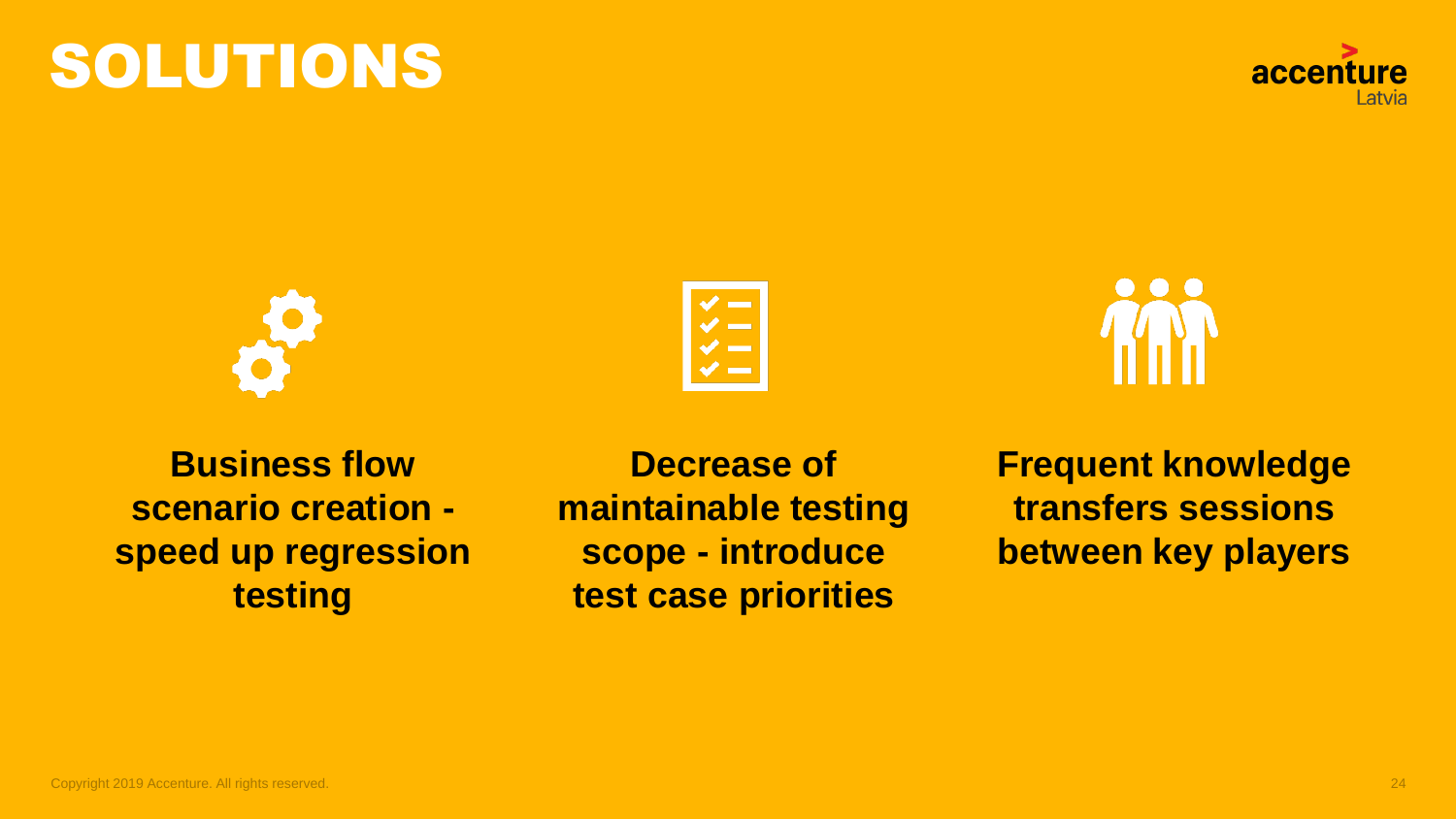### SOLUTIONS

**Improve information flow between stages of testing**

**Warrooms for specific feature development and testing**

**Full test automation coverage - shorter period for regression tests**







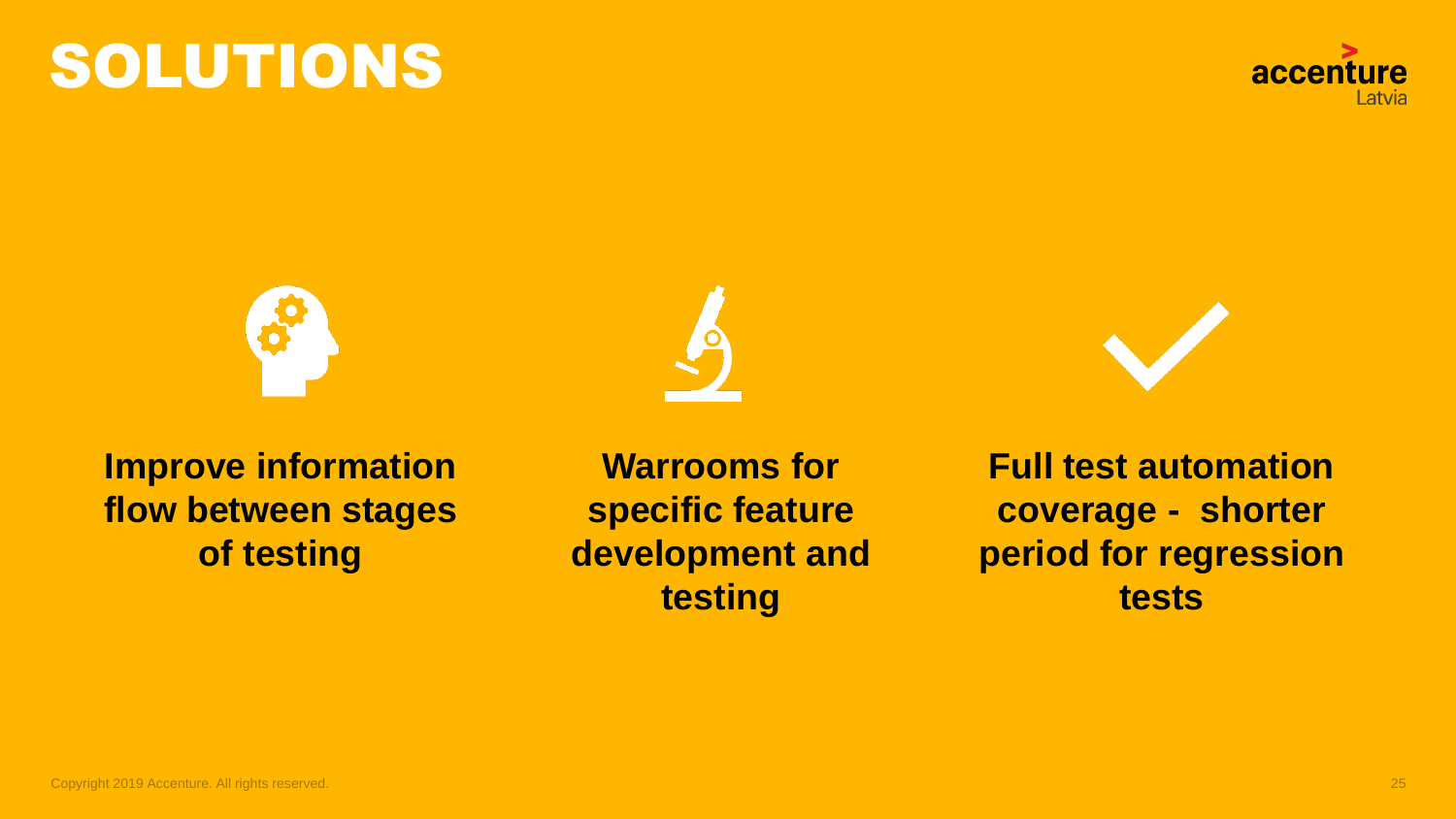

#### **AND THEN...**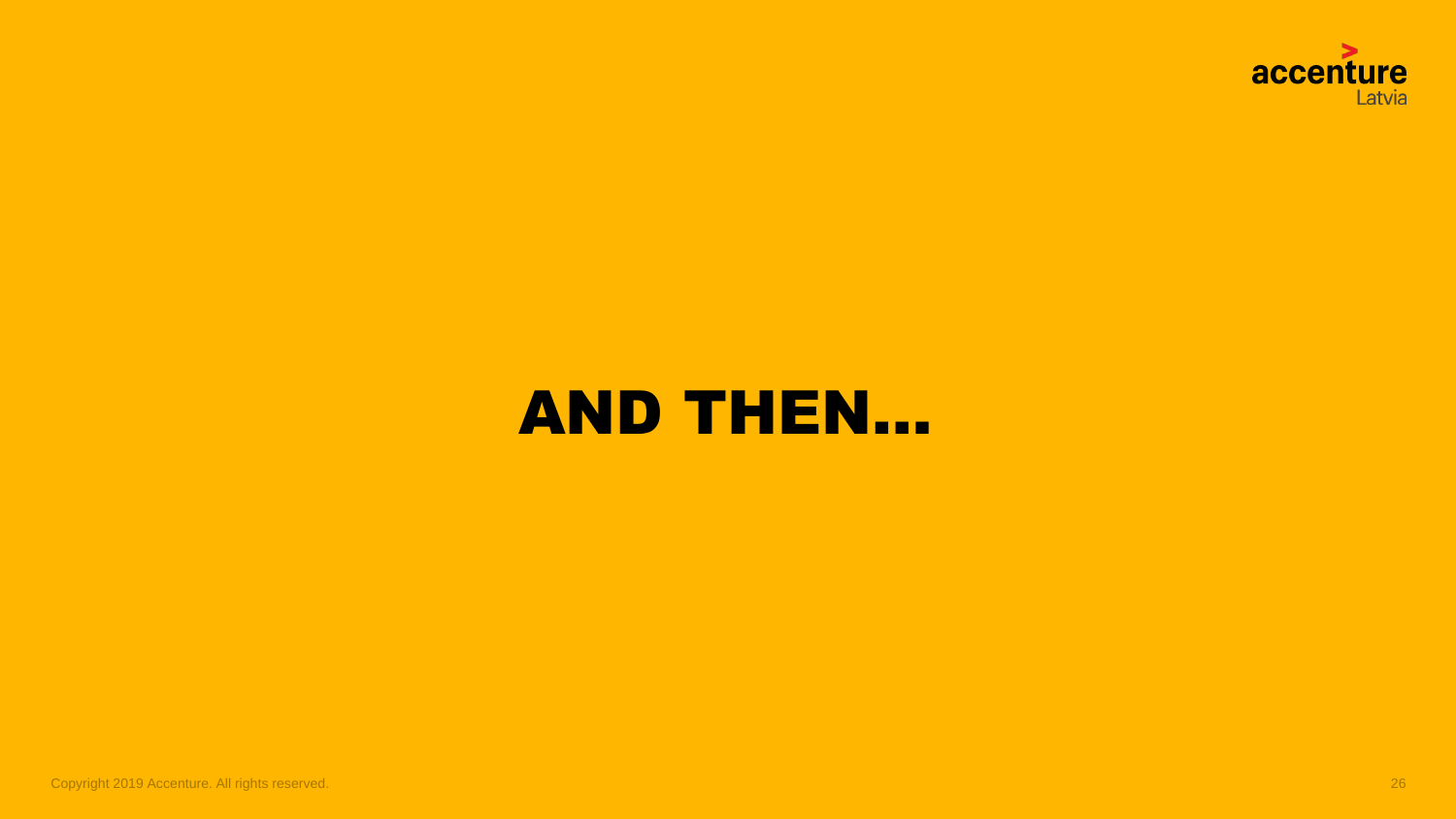

### days of most complex area`s regression **15 - 15**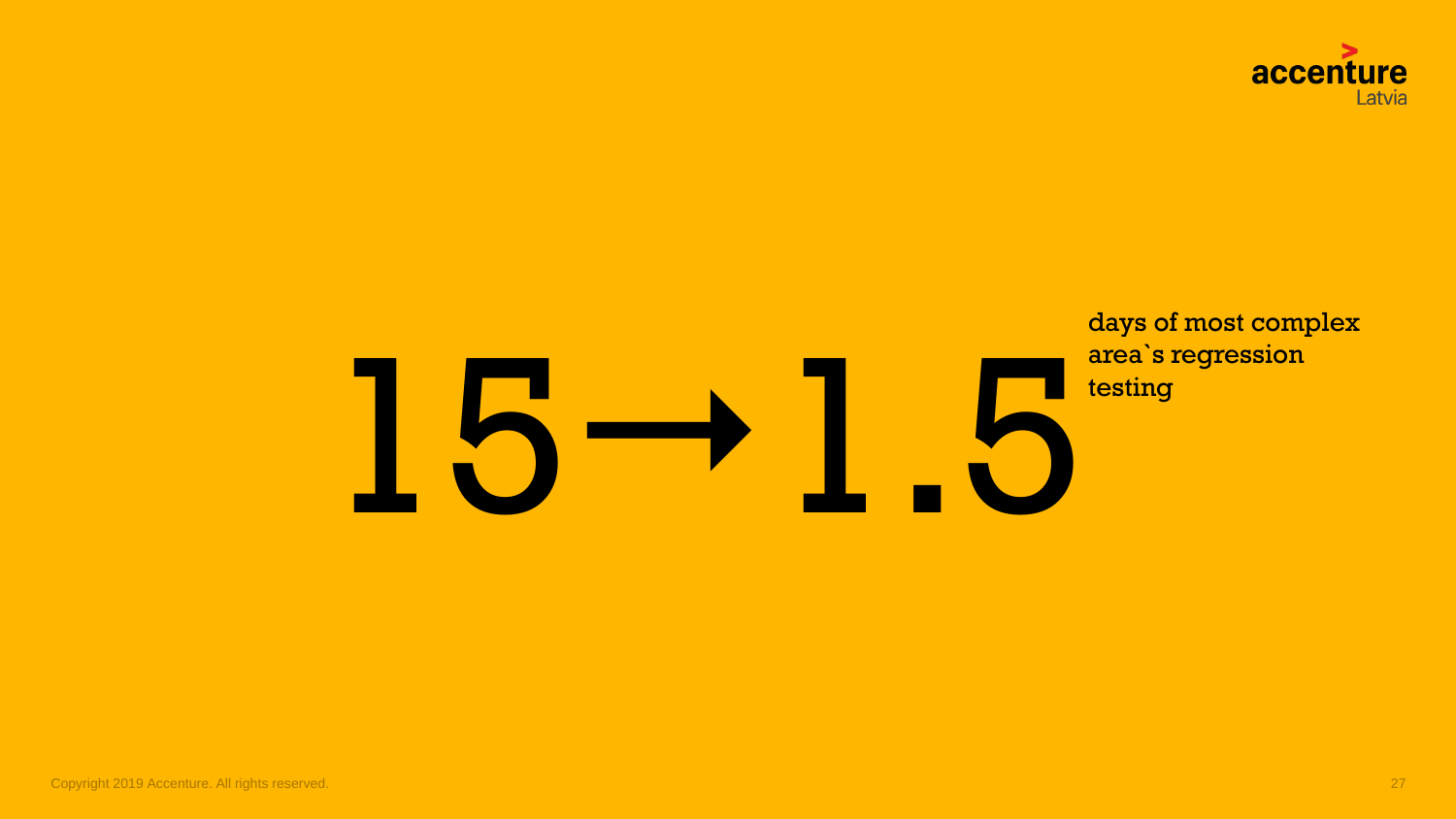

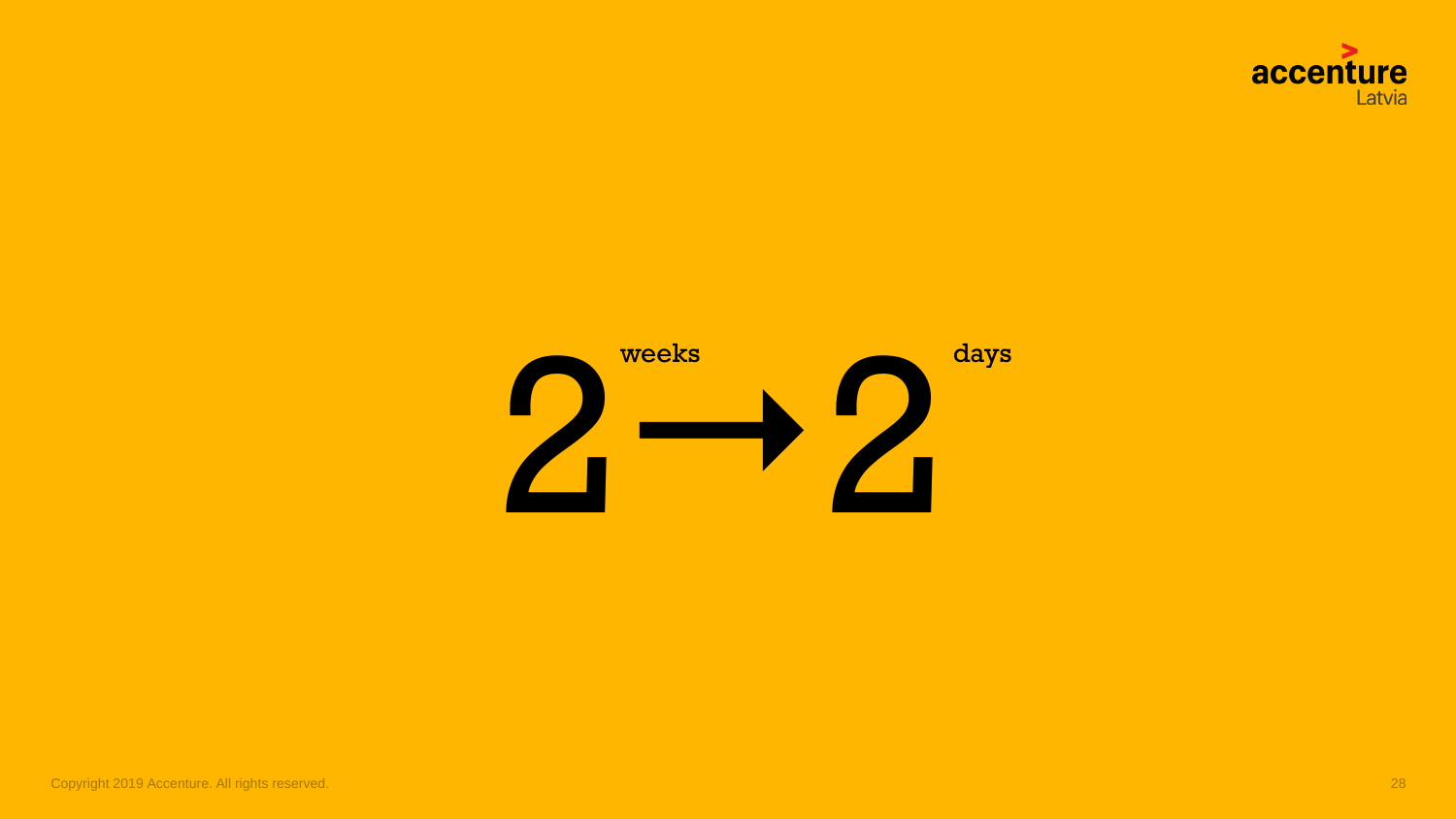

3.6k + 900

updatable test cases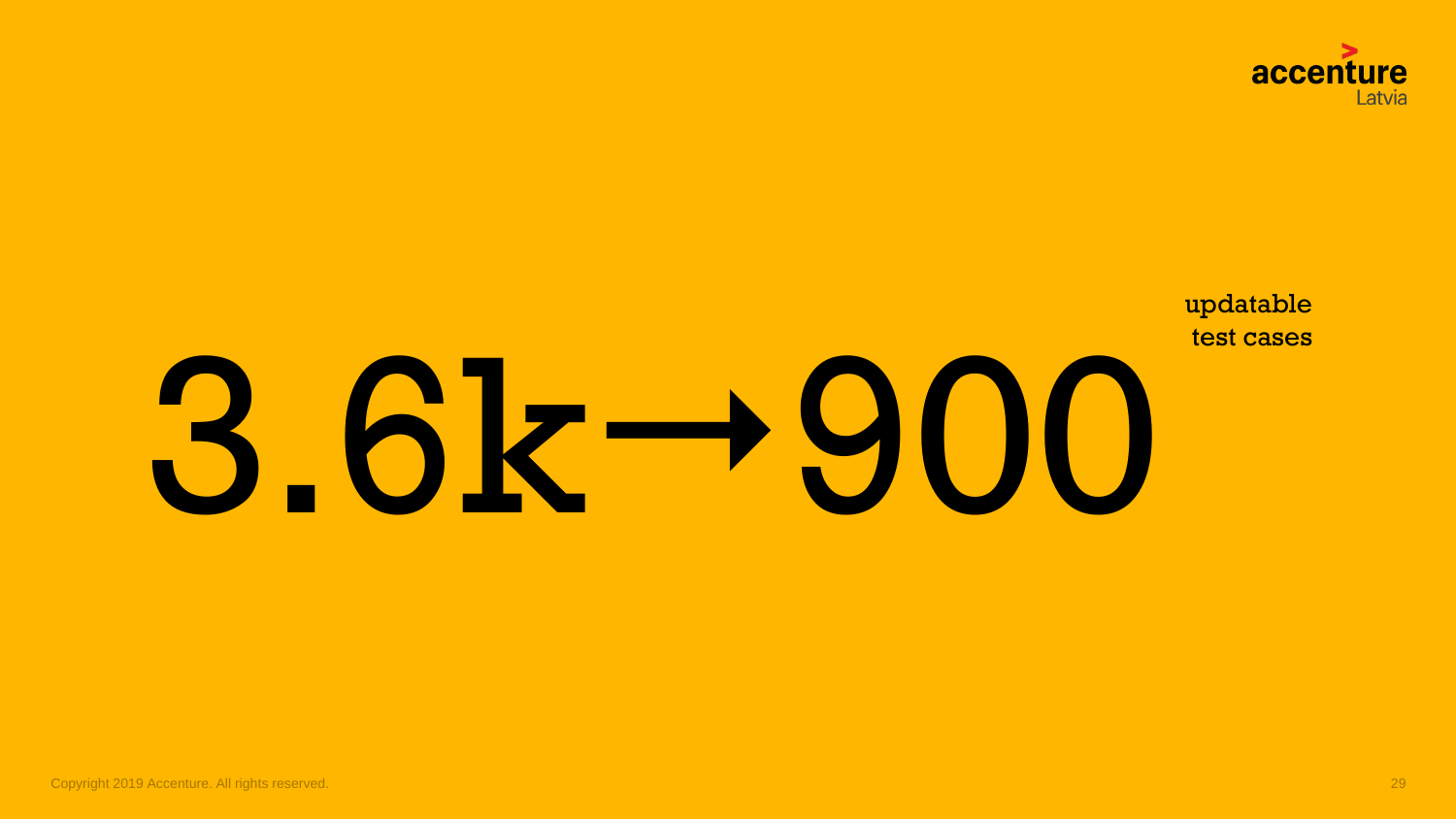

#### average people satisfaction index

# 44.5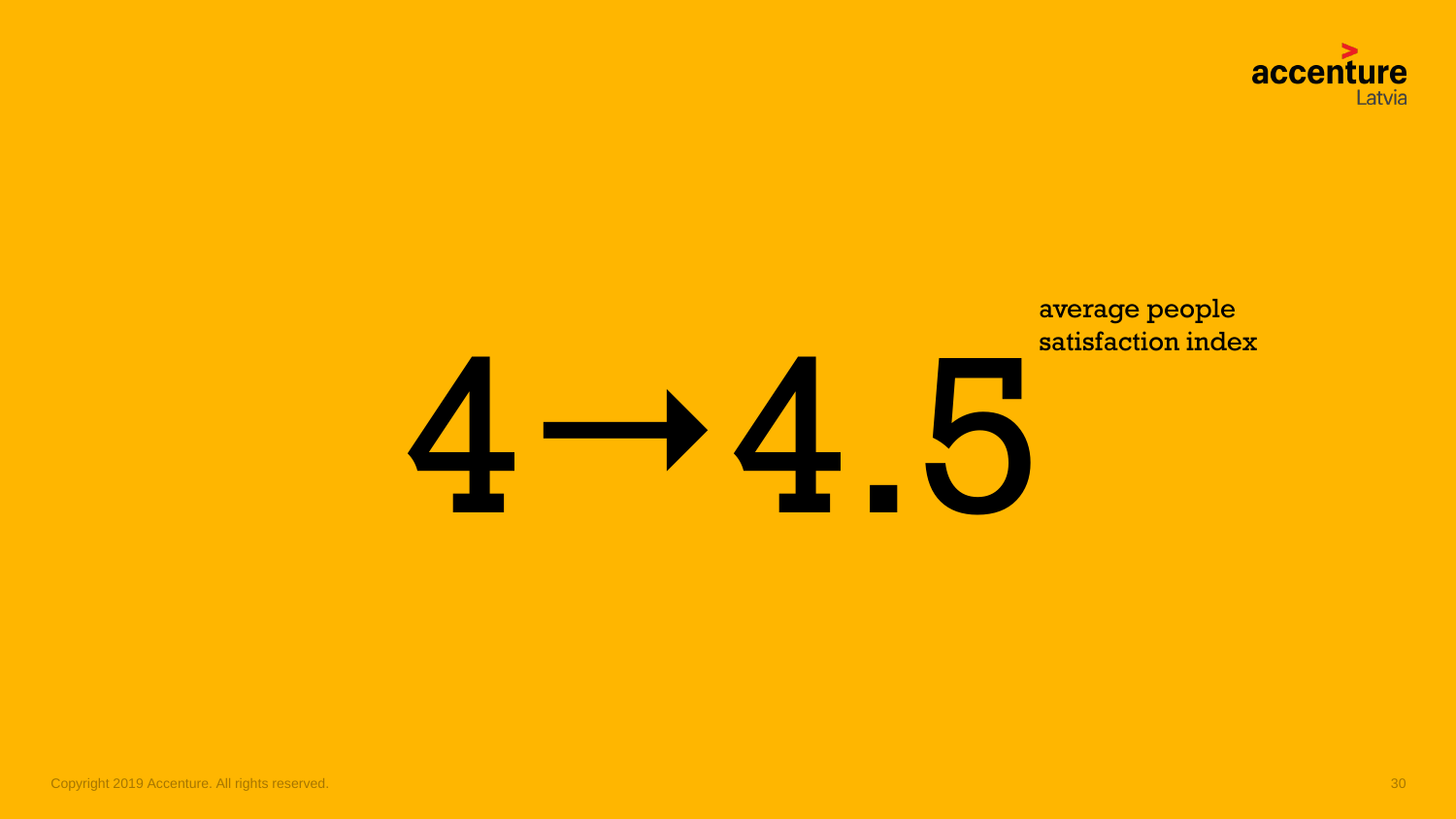

#### priority 1 incidents on production

2

Copyright 2019 Accenture. All rights reserved. **31** Section 2014 10:30 the served of the served of the served of the served of the served of the served of the served of the served of the served of the served of the served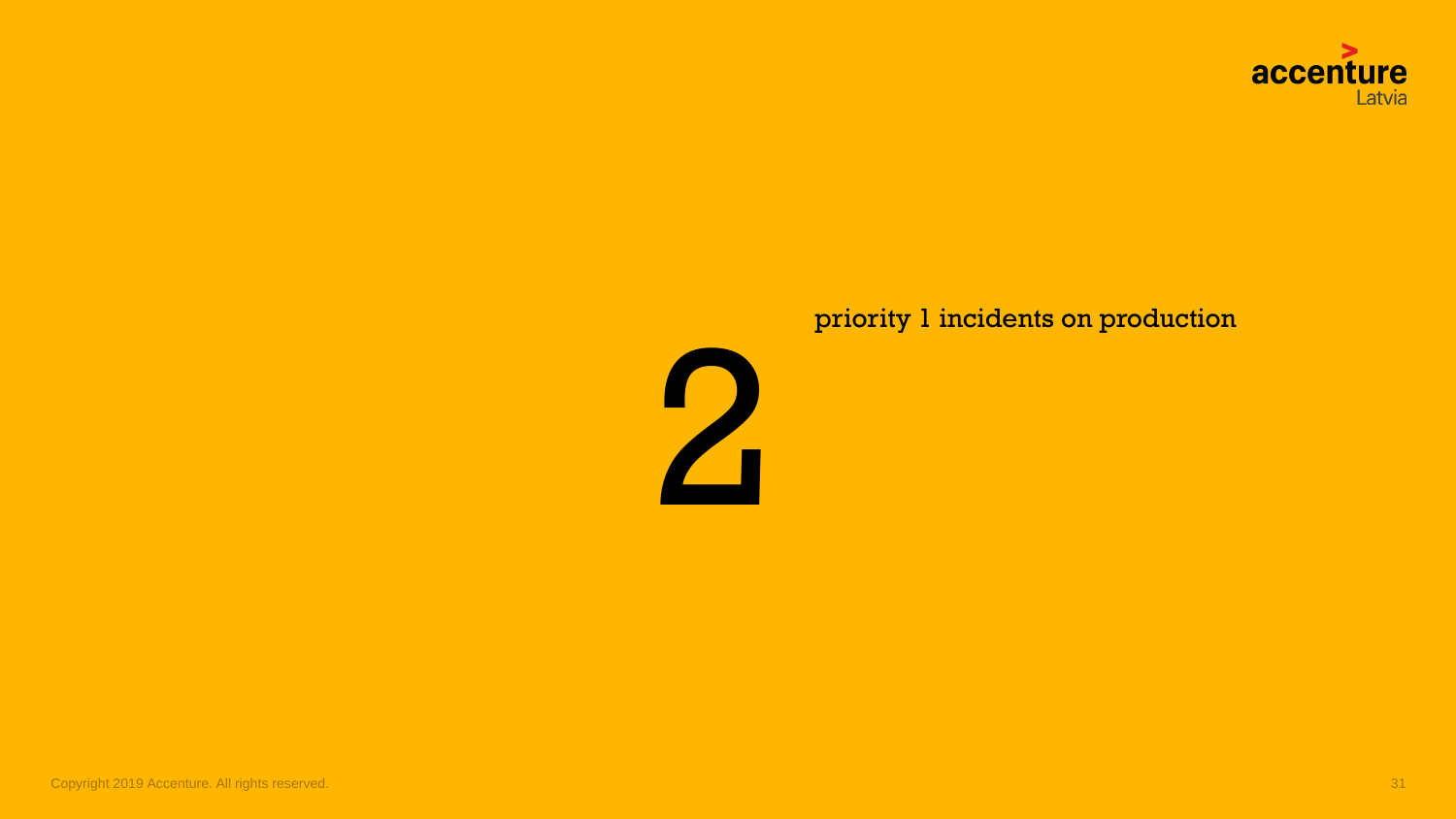



Find your weak spot you are protecting!

Let the QA act as a DevOps.

There is always something to cut off!

If you lose something, you gain something.

DO NOT PANIC!